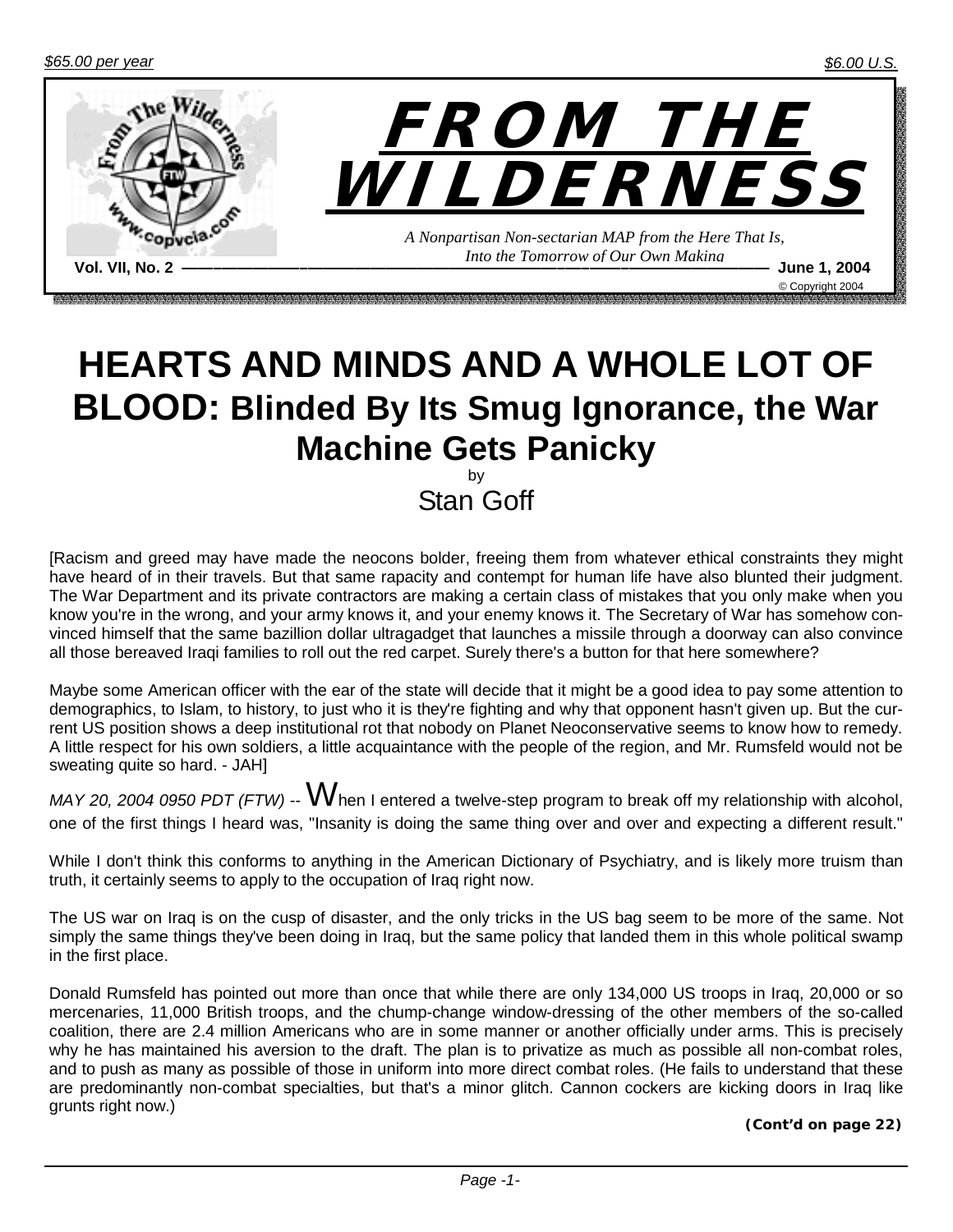### *From the Wilderness*

Michael C. Ruppert Publisher/Editor

| Assistant Managing EditorJamey Hecht, Ph.D. |  |
|---------------------------------------------|--|
| Contributing EditorPeter Dale Scott, Ph.D.  |  |
|                                             |  |
| Military /Veteran's Affairs EditorStan Goff |  |

*From The Wilderness* is published eleven times annually. Subscriptions are \$65 (US) for 11 issues.

> *From The Wilderness*  P.O Box 6061 – 350, Sherman Oaks, CA 91413 www.fromthewilderness.com editorial: editor@copvcia.com subscriptions and customer service: service@copvcia.com

(818) 788-8791 \* (818) 981-2847 fax

#### **TABLE OF CONTENTS**

**Hearts and Minds and a Whole Lot of Blood: Blinded by Its Smug Ignorance, the War Machine Gets Panicky**…..page 1

**CRUDE TALK: U.S. & Venezuela Dance "The Joropo"**………………...…………………………………...page 2

**Selective Service Has Plans to Include Drafting Women and Increasing Eligibility Age to 34**..………………....…… page 3

**The Peak in U.S. Coal Production: LNG Import Issues Key**  …….………….……………………….……………….……. page 4

**Global Climate Change & Peak Oil, Part 2**…....….…. page 13

**Toward The Petro Collapse**….……………….….….…. page 20

© Copyright 2004 Michael C. Ruppert and *From The Wilderness Publications*, www.fromthewilderness.com. All rights reserved

#### **REPRINT POLICY**

Any story, originally published in *From The Wilderness* more than thirty days old may be reprinted in its entirety, non-commercially, if, and only if, the author's name remains attached and the following statement appears.

 "Reprinted with permission, Michael C. Ruppert and *From The Wilderness* Publications, www.copvcia.com, P.O Box 6061 – 350, Sherman Oaks, CA 91413, (818) 788-8791. *FTW* is published monthly; annual subscriptions are \$65 per year."

THIS WAIVER DOES NOT APPLY TO PUBLICATION OF NEW BOOKS.

 For reprint permission for "for profit" publication, please contact *FTW*. For Terms and conditions on subscriptions and the *From the Wilderness* website, please see our website at: www.fromthewilderness.com or send a selfaddressed stamped envelope with the request to the above address.

### **CRUDE TALK: US & VENEZUELA DANCE "THE JOROPO"**

#### **by Suzan Mazur**

*[After several failed efforts to unseat Venezuela's popular President Hugo Chavez, the fuel sector of corporate America is getting nervous. Venezuela is growing in prosperity, relying on its own mineral resources and technological patents to build new wealth. Chavez is exactly the kind of indigenous national leader whom American power can't tolerate. Arbenz, Mossadegh, Allende, and the other names on that too-familiar list were deposed for the crime of using their countries' own resources to enrich the general population. More recently, Aristide moved a few inches in that direction and found himself miles from home. Even as Venezuela consolidates its position on the global oil chessboard, American law-andorder rhetoric is less and less credible. The old script goes like this: U.S. corporations expropriate third world wealth; a democratic leader then nationalizes that wealth; the US then cries "property rights!" and invades said country in the name of international law. But Iraq is tearing that script to shreds at every point, and the Venezuela story is unfolding in what may prove to be a new narrative for the world --- or a particularly bitter replay of the old one. --JAH]* 

MAY 28, 2004 1000 PDT (FTW) -- In spite of a robust and energetic press conference last week in New York that was wide open to the public, a spokesman for Venezuela's President Hugo Chavez reiterated Chavez's promise that he would cut off crude oil supplies from the US's 3rd largest producer in the event of any USsponsored attempts to destabilize his government.

This comes on the heels of serious oil trade talks between Venezuela and China. What is provoking Chavez is an ongoing US campaign to get rid of him by supporting those in the Venezuelan opposition who are demanding a recall referendum. It is a dance of arrogance on the part of the US, considering the devalued dollar and China's thirst for oil.

China already has supply contracts for Venezuelan crude and other petroleum products and may be waiting for just such a rift to replace the US as Venezuela's favorite customer. Its imports of crude, fuel oil and diesel oil have dramatically increased this year -- 60%, 90% and 33%, respectively -- while exports of gasoline are down 43%.

*(Cont'd on page 10)*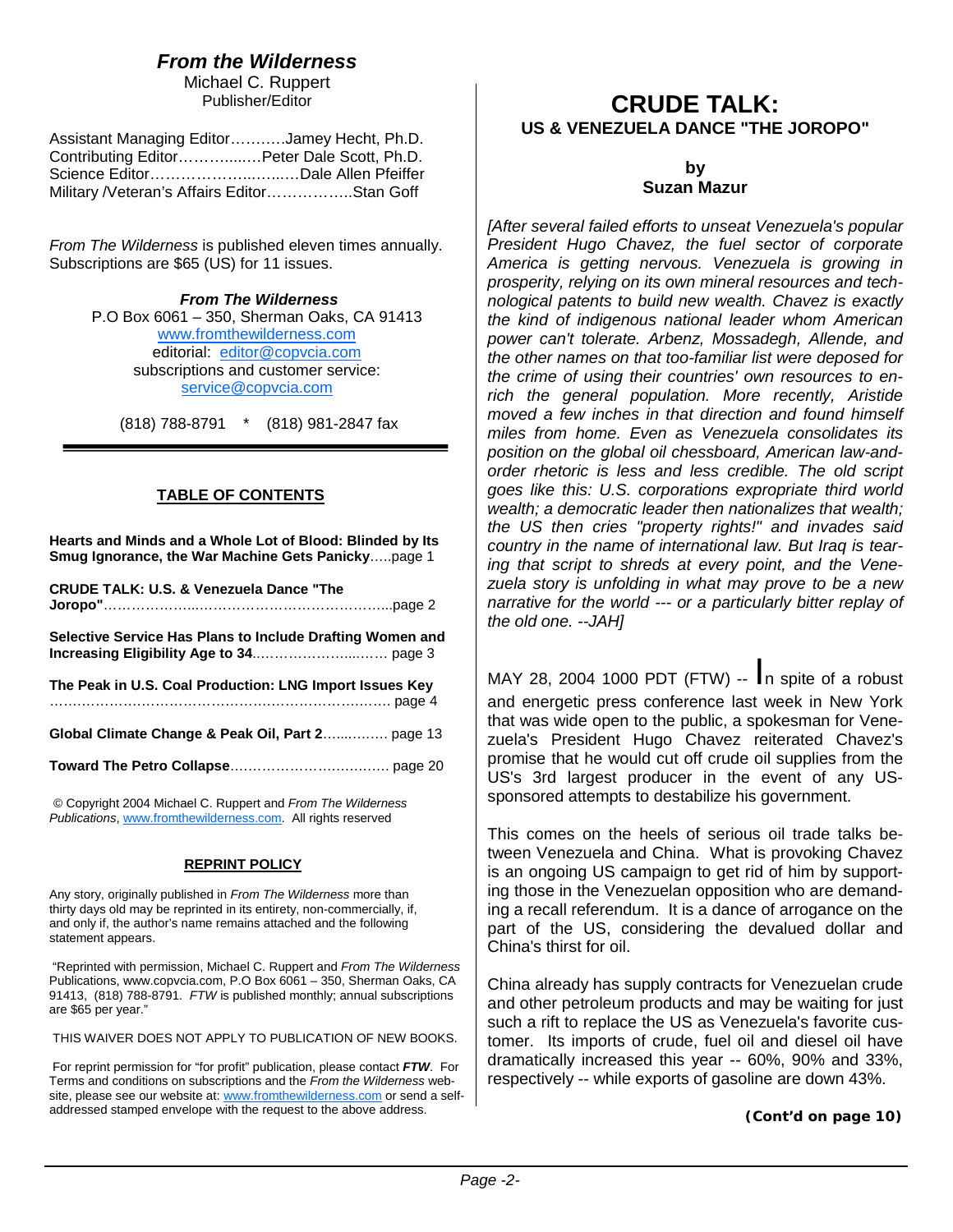# **Selective Service Eyes Women's Draft**

### **By Eric Rosenburg**

#### **The Seattle Post-Intelligencer Saturday 01 May 2004**

WASHINGTON -- The chief of the Selective Service System has proposed registering women for the military draft and requiring that young Americans regularly inform the government about whether they have training in niche specialties needed in the armed services.

The proposal, which the agency's acting Director Lewis Brodsky presented to senior Pentagon officials just before the U.S.-led invasion of Iraq, also seeks to extend the age of draft registration to 34 years old, up from 25.

The Selective Service System plan, obtained under the Freedom of Information Act, highlights the extent to which agency officials have planned for an expanded military draft in case the administration and Congress would authorize one in the future.

"In line with today's needs, the Selective Service System's structure, programs and activities should be reengineered toward maintaining a national inventory of American men and, for the first time, women, ages 18 through 34, with an added focus on identifying individuals with critical skills," the agency said in a Feb. 11,

2003, proposal presented to senior Pentagon officials.

Brodsky and Richard Flahavan, the agency's director of public and congressional affairs, reviewed the six page proposal with Pentagon officials responsible for personnel issues. They included Charles Abell, principal deputy undersecretary for personnel and readiness, and William Carr, deputy undersecretary for military personnel policy.

The agency officials acknowledged that they would have "to market the concept" of a female draft to Congress, which ultimately would have to authorize such a step.

Dan Amon, a spokesman for the Selective Service System, based in Arlington, Va., said that the Pentagon has taken no action on the proposal to expand draft registration.

"These ideas were only being floated for Department of Defense consideration," Amon said. He described the proposal as "food for thought" for contingency planning. Navy Lt. Cmdr. Jane Campbell, a spokeswoman for the Defense Department, said the Pentagon "has not agreed to, nor even suggested, a change to Selective Service's current missions."

Nonetheless, Flahavan said the agency has begun designing procedures for a targeted registration and draft of people with computer and language skills, in case military officials and Congress authorize it.

Defense Secretary Donald Rumsfeld and Air Force Gen. Richard Myers, chairman of the Joint Chiefs of Staff, say they oppose a revival of the military draft, last used in 1973 as the American commitment in Vietnam waned, beginning the era of the all-volunteer force. Mandatory registration for the draft was suspended in 1975 but was resumed in 1980 by President Carter after the Soviets invaded Afghanistan.

About 13.5 million men, ages 18 to 25, currently are registered with the Selective Service. "I don't know anyone in the executive branch of the government who believes that it would be appropriate or necessary to reinstitute the draft," Rumsfeld said last month.

At present, the Selective Service is authorized to register only young men and they are not required to inform the government about any professional skills. Separately, the agency has in place a special registration system to draft health care personnel in more than 60 specialties into the military if necessary in a crisis.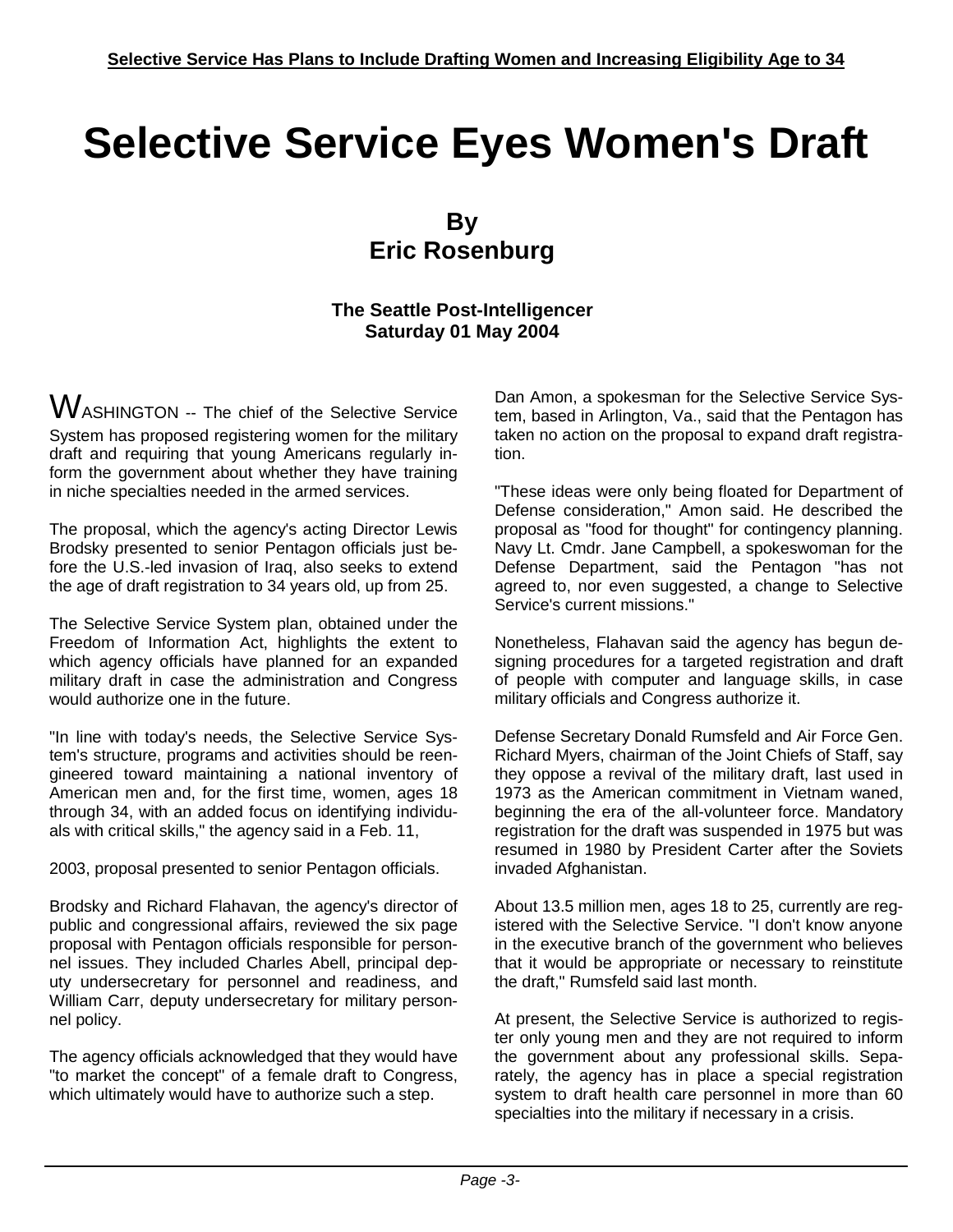Some of the skill areas where the armed forces are facing "critical shortages" include linguists and computer specialists, the agency said.

Americans would then be required to regularly update the agency on their skills until they reach age 35.

Individuals proficient in more than one critical skill would list the skill in which they have the greatest degree of competency.

## **THE PEAK IN U.S. COAL PRODUCTION LNG Import Issues Key**

#### **By Gregson Vaux**

*[Under the radar of almost every environmental and energy-study group, The Christian Science Monitor reported on Feb. 25, 2004, "At least 94 coal-fired electric power plants - with the capacity to power 62 million American homes - are now planned across 36 states." As FTW has long predicted, oil and gas shortages would inevitably lead the US into short-term, knee-jerk, reversion to coal and nuclear options as means to put proverbial fingers into the leaking energy dike.* 

*Here, scientist Gregson Vaux presents an original study on US coal reserves which indicates that coal is likely behaving almost exactly like Peak Oil. If his analysis is correct, then coal may itself prove to be a short-lived and illusory solution. - MCR]* 

MAY 27, 2004 1100 PDT (FTW) --  $A_s$  many people with even a casual interest in energy now know, natural gas supplies in the United States are very tight and will most likely become worse due to mature gas reservoirs no longer being able to meet demand. The National Petroleum Council (NPC), an industry organization established by the U.S. Interior Secretary in 1946, announced in a September 2003 report that U.S. and Canadian gas production has "plateaued" and that North America will no longer be self reliant in meeting its gas needs.1 There currently exists only one source of proposed salvation for meeting American gas demand, and that is importing Liquefied Natural Gas (LNG) from other countries such as Oman, Qatar, or Algeria. There is currently a large effort in this nation to rapidly increase LNG imports but safety and environmental concerns are greatly slowing down this effort. In addition, competition for LNG from Japan, Europe, India, and China may very well limit the amount we can ultimately obtain.

The oil situation may turn out to be just as bad, if not worse. Studies conducted by petroleum geologists such as Colin Campbell2 and L.F. Ivanhoe3 suggest that conventional oil production will peak sometime before 2010. While this claim was at first ignored by most mainstream media, it can't be ignored any longer. Petroleum prices have reached record highs; oil production has peaked in individual countries including the U.S., Britain, and perhaps Oman; and it's now commonly recognized that Saudi Arabia is the only country claiming excess production capacity. Ever-increasing numbers of former skeptics agree that oil production may peak during this decade.

We live in a world that was built and is sustained by inexpensive, readily available fossil fuels. Fossil energy powers our delivery vehicles and all of our farm machinery, it pumps water to our homes, it produces nearly all of the products that we call chemicals. In short, without fossil fuels our civilization cannot exist as we currently know it. Figure 1 shows the percentage of various energy sources used to run American civilization from 1920 to 2002. It can be easily seen that natural gas, petroleum, and coal make up the vast majority of American energy demand and that as petroleum and gas consumption have risen or fallen, coal has done the inverse. This is because coal is the only real alternative for gas and oil. Some might argue that there could be other sources of energy and they would be right but we are simply not ready for them.

Nuclear energy can be used to generate electricity and can even make motor fuels, but safety concerns, waste disposal issues, and needs for further technological development mean that nuclear energy will not be a majority energy source for several decades.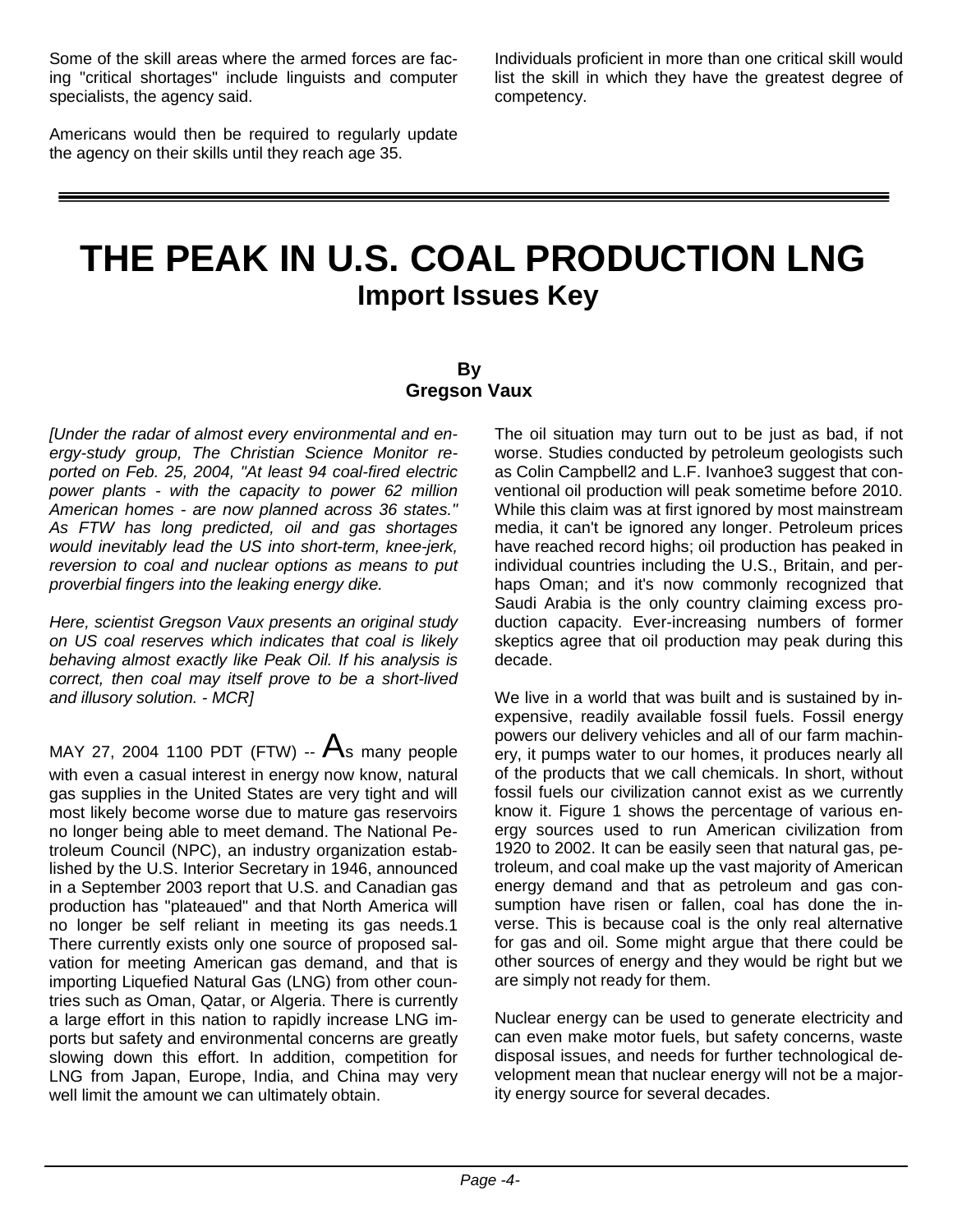Hydroelectric power has served the U.S. well but is now near its maximum potential because there are simply almost no rivers remaining to be dammed. In addition, water shortages have affected the reliability of hydroelectric power. Wind power has a moderately promising future but the unreliability of wind has limited its use throughout the world. Even countries such as Denmark that have made heroic efforts to develop wind power are connected to a larger electrical grid so that they can rely on more traditional sources of electricity when the wind is not blowing. There are also other energy sources such as solar power but they are very minor contributors and will remain so for reasons that are beyond the scope of this paper. In short, the only major energy sources for the next few decades will be oil, natural gas, and coal.

Another item to note about figure 1 is the peak in gas and oil production that occurred in the 1970s which led to the resurgence in the percentage growth of coal. If indeed we are nearing a point in which the U.S. will find more difficulty in obtaining oil and natural gas, then only coal will be called upon to fill the shortfall.

There is almost no doubt that coal production will rise in the future and the Department of Energy's Energy Information Administration (EIA) predicts that coal consumption will greatly increase in the next two decades.4 Most would agree that this will not be a problem because in the U.S. we have hundreds of years of reserves remaining. Years of reserves remaining is easy enough to calculate: one only need determine how many tons of coal remain in the ground (available from the EIA) and divide by the production for that year. If we look at the year 2000, we can see that we have 255 years of coal remaining. However, if we look at other years, we see something strange: there were 300 years of coal reserves in 1988, 1000 years reserves in 1904, and 10,000 years reserves in 1868! As each year goes by, we use our coal more quickly and we see that the standard formulation of 'years remaining' is nearly meaningless.

Figure 2 shows U.S. coal production from 1800 to 2001. We can see a fairly good example of exponential growth with a change in that pattern from 1917 to 1961. This deviation from exponential growth teaches us an important lesson about projections. Any mathematical model that involves human decision such as whether to use coal or oil, or models that include the chaotic, human driven economy will deviate from mathematical perfection. Any model that we devise will only be a decent fit at best.

One model that has been fairly successful at predicting the production of oil and gas is the Hubbert curve.

It is a bell shaped mathematical curve very similar to the normal distribution curve and is named after the now famous geophysicist M. King Hubbert who used it to predict that oil production in the 48 contiguous states would peak in the early 1970's. Hubbert was proven to be right when production peaked in 1971. Figure 3 shows a Hubbert curve that has been fitted to coal production data for the United Kingdom. The U.K. was chosen as an example because it is a region that is well past its peak and will likely never be able to increase its production to British coal's heyday in the early parts of the 20th century.

Britain has already shown us that a region's coal fields can be depleted, but we must ask whether the Hubbert curve is a good depletion model. It seems to work fairly well for British coal but this sort of analysis is traditionally used for oil and gas. A review of the U.S. Geological Survey's databases shows us that there are at least two resources that have experienced depletion. Figures 4 and 5 show U.S. production for Arsenic and Manganese. The Hubbert model predicts that a resource will peak when ½ of the ultimate production (the total amount that will ever be produced) has been produced. For arsenic, we see that the production peak occurred exactly in the year that the model predicts. As for manganese, there was an early peak in 1918 but then production went back down not because of geological constraints but due to human decisions. However, we see a second production peak in 1943 that is only one year after the peak predicted by the Hubbert model.

It is probably too early to definitively say whether the Hubbert model can be used for coal production in the U.S., but the examples of British coal, U.S. arsenic, and U.S. manganese seem to indicate that a Hubbert curve may be able to predict future production trends for U.S. coal.

A full paper will be published at a later date explaining how the Hubbert curve was fit to U.S. coal production data, but the results can be seen in figure 6. The fitted curve takes into account past production trends and predicts the peak date based on the assumption that once one half of the ultimate has been reached, production will naturally decline as the remaining coal lies in thinner and deeper seams. In this fitting of the Hubbert model, the date of peak coal production is forecast to be 2032. If we look at figure 6, it might seem that the Hubbert curve does not closely match the historic data but that is because of the variable nature of historic growth. The full paper gives details describing analyses that argue that the fitted curve does indeed match the historic data. Some critics have argued that Hubbert's curves are really just curve fitting which is partially true but the Hubbert model also takes into account remaining and original reserves which are determined using geological knowledge.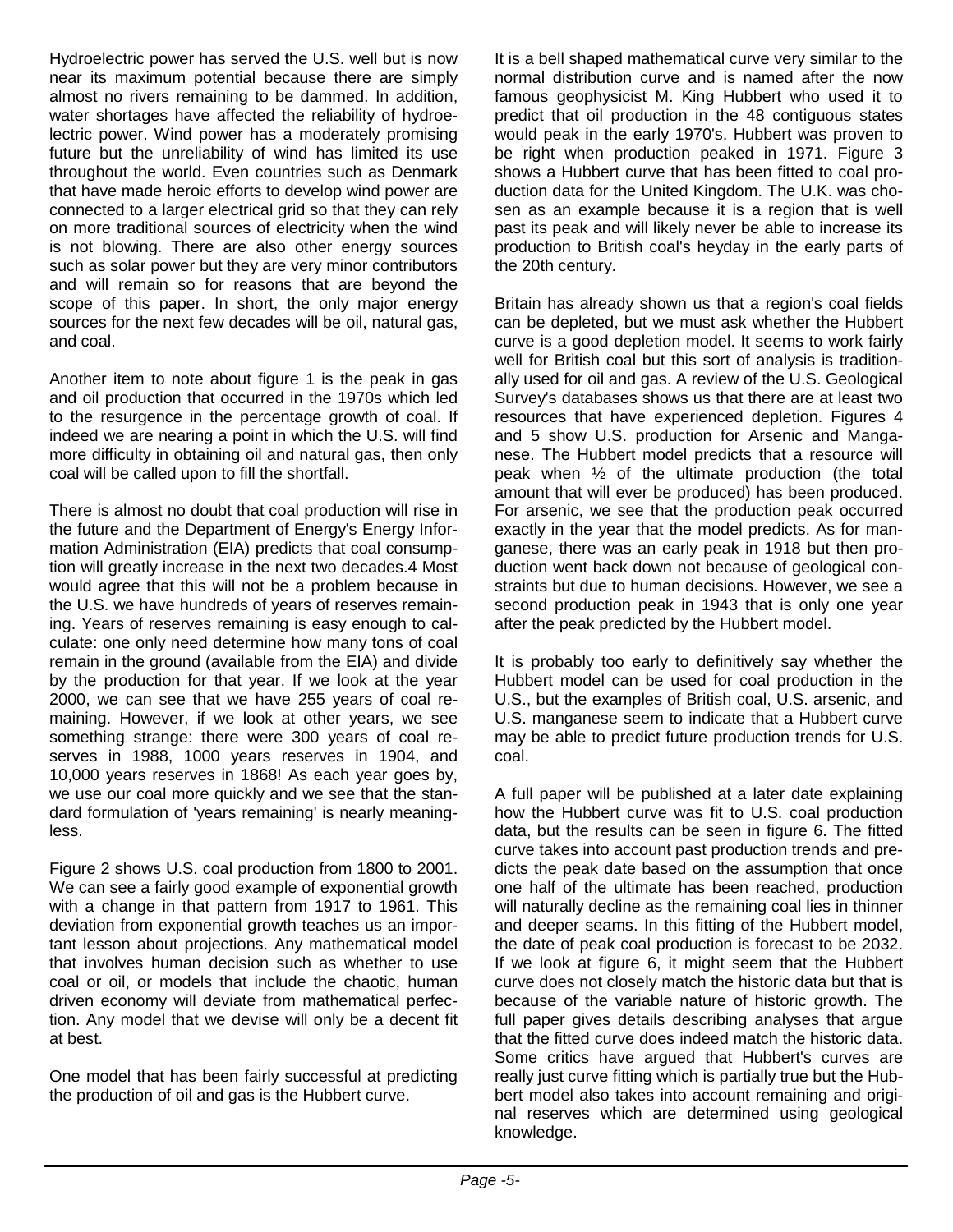Perhaps a better method could be used to predict peak production that takes into account future supply and demand of energy. It is possible to estimate future demand given certain assumptions and much as with the Hubbert model, assume that coal production will peak when ½ of original reserves have been depleted.

The first scenario investigated assumes that future coal demand will exactly follow the EIA's Annual Energy Outlook 2004. Using the EIA's assumptions, coal will peak in 2060. However, The Annual Energy Outlook 2004 was published before it was widely accepted that U.S. gas production had peaked and that growth of LNG would be difficult. If we assume that U.S. gas consumption cannot grow beyond 2002 levels (2003 gas consumption was less than 2002) due to the North American gas production peak and limited LNG imports, then growth in electrical demand must be met by coal instead of gas. In this second scenario, coal is forecast to peak in 2053. The final scenario assumes that in addition to flat natural gas consumption, oil will peak in 2010 and synfuels will be produced from coal for use in vehicles. It is further assumed that these synfuels will be produced using the process currently employed by the Sasol Company in South Africa. While this is a rather inefficient process, it has been proven at large scales over many years. In this scenario, coal is forecast to peak in 2035. A summary of the results for these three scenarios and for the Hubbert model can be found in table 1.

The question is whether these three supply/demand scenarios are optimistic or pessimistic. The majority of the calculations were conducted at Carnegie Mellon University in the Fall Semester of 2003 before the severity of the gas crisis had become obvious. It is possi-

90.00

In addition, none of the three supply/demand scenarios looks at coal use for various industrial processes or coke production. Recent interviews with coal and rail companies have revealed that metallurgical coal demand in the Spring of 2004 has been unexpectedly high. If industrial coal demand does increase, this will also cause coal to peak at an earlier date.

There is a significant difference between the forecast from the Hubbert Model and the three supply demand forecasts which raises the question of which is more accurate. The Hubbert model relies heavily on assuming that future growth will be similar to past growth and this may be correct in that the Hubbert model predicts an average annual growth rate for U.S. coal of only 1.2% between 2000 and 2032. With economic growth and possible declines in natural gas and later oil, even 1.2% annual growth in coal consumption might be too conservative.

In conclusion, is there any hope that the coal production peak can be pushed back to a later date? The various models described above, all assume that current trends will continue along a certain path, but we can decide to change the way we consume energy. There exist technologies such as coal gasification that produce electricity and even synfuels much more efficiently than current methods. We can also make efforts as a nation to conserve our resources and perhaps even conclude that endless growth may not be in our best interests. It is probably safe to assume that coal and economic growth will be closely tied in the next few decades meaning that we can either have long lasting coal supplies or economic growth, but not both.

ble that gas consumption in the U.S. will not remain flat but will actually decline; in this case, the coal peak will come sooner.



#### **Figure 1: Total U.S. Energy Consumption, Mix of Fuels**

Source of data: 1949-2002 data: http://www.eia.doe.gov/ emeu/aer/txt/ptb0103.html

1920-1945 data: http:// www.eia.doe.gov/emeu/aer/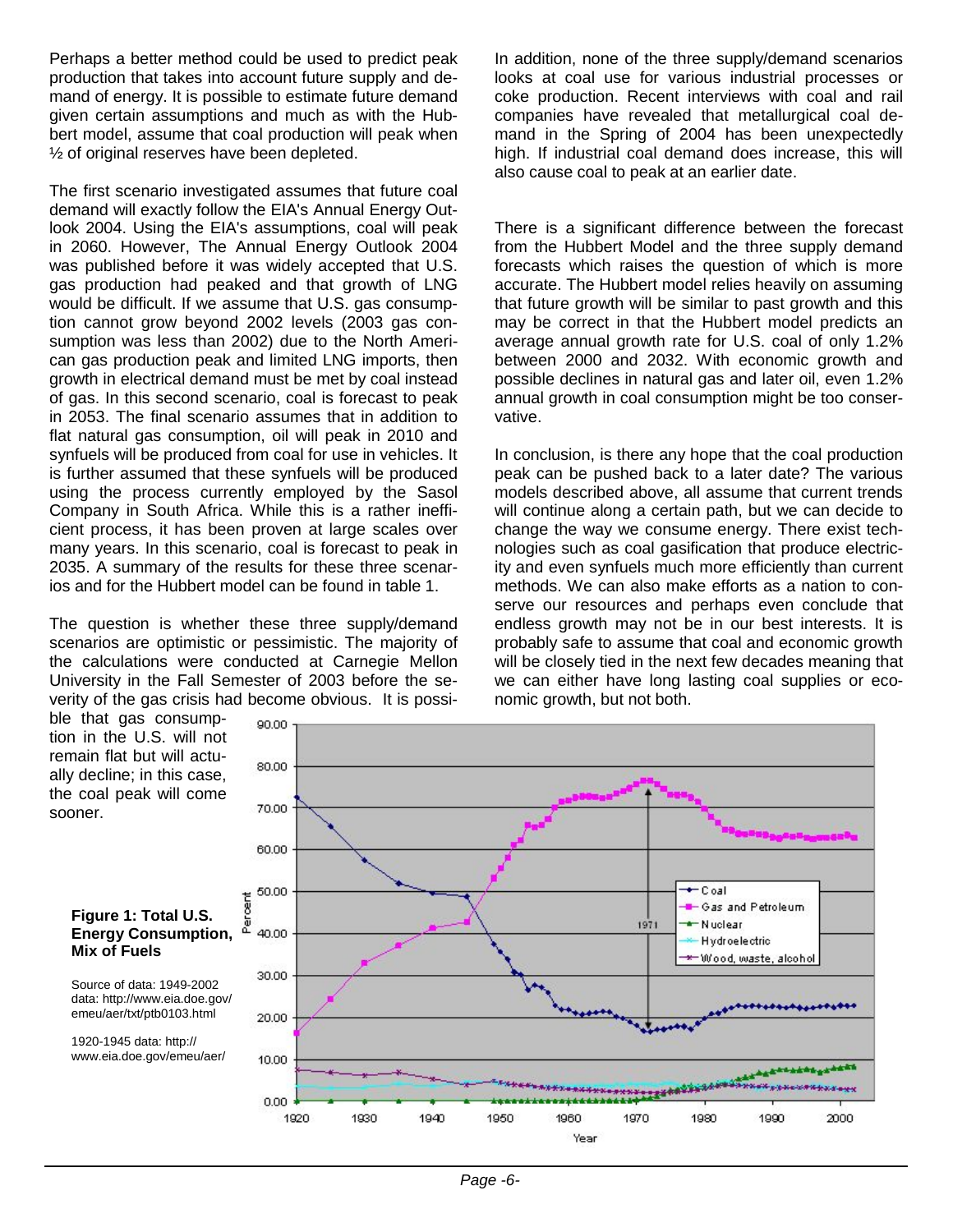

**Figure 3: U.K. Coal Production 1877-2000 and Hubbert Curve** 



Source of Data: Durham Mining Museum, Coal Authority (U.K.), EIA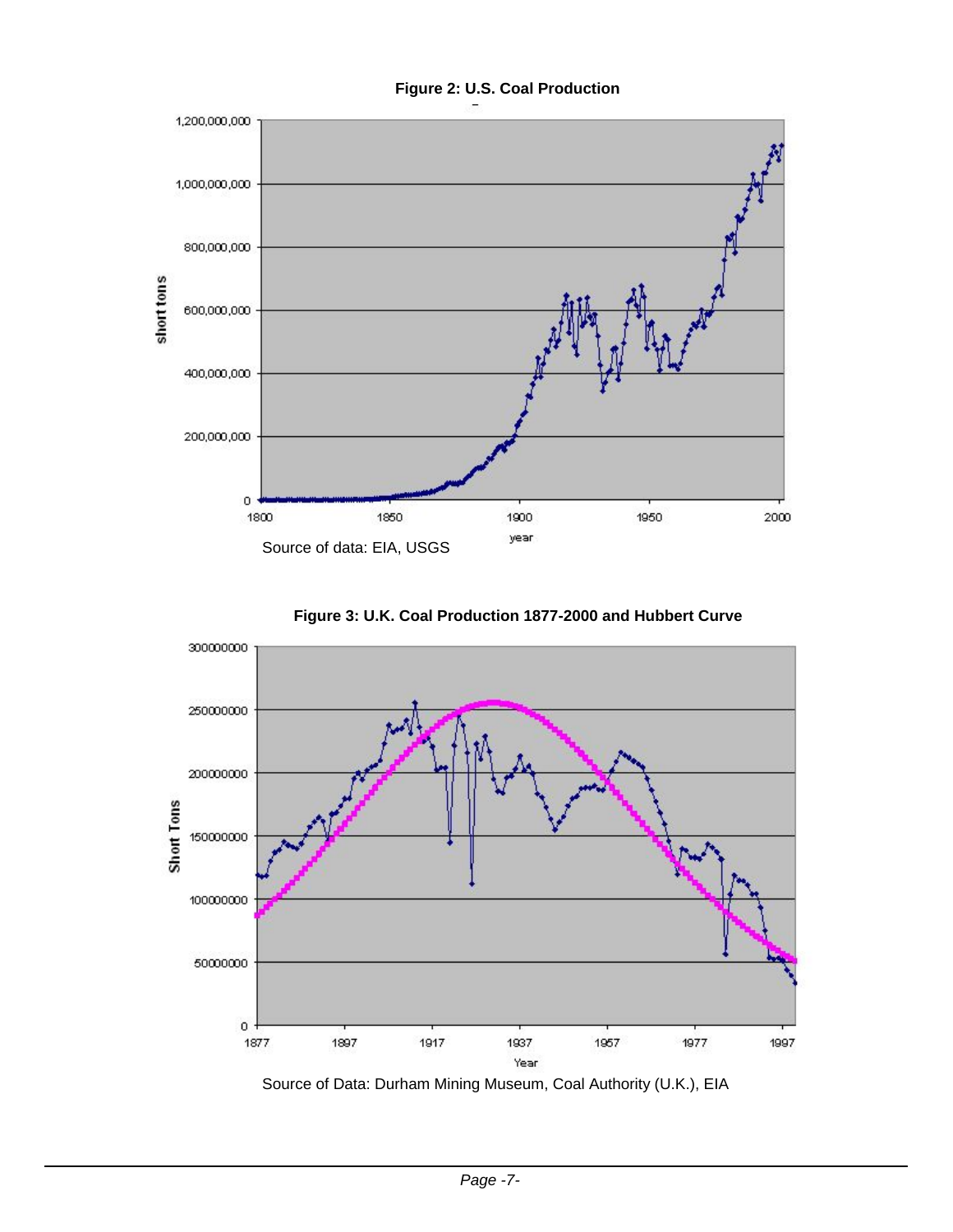

**Figure 4: U.S. Arsenic Production** 

Source of data: USGS





Source of data: USGS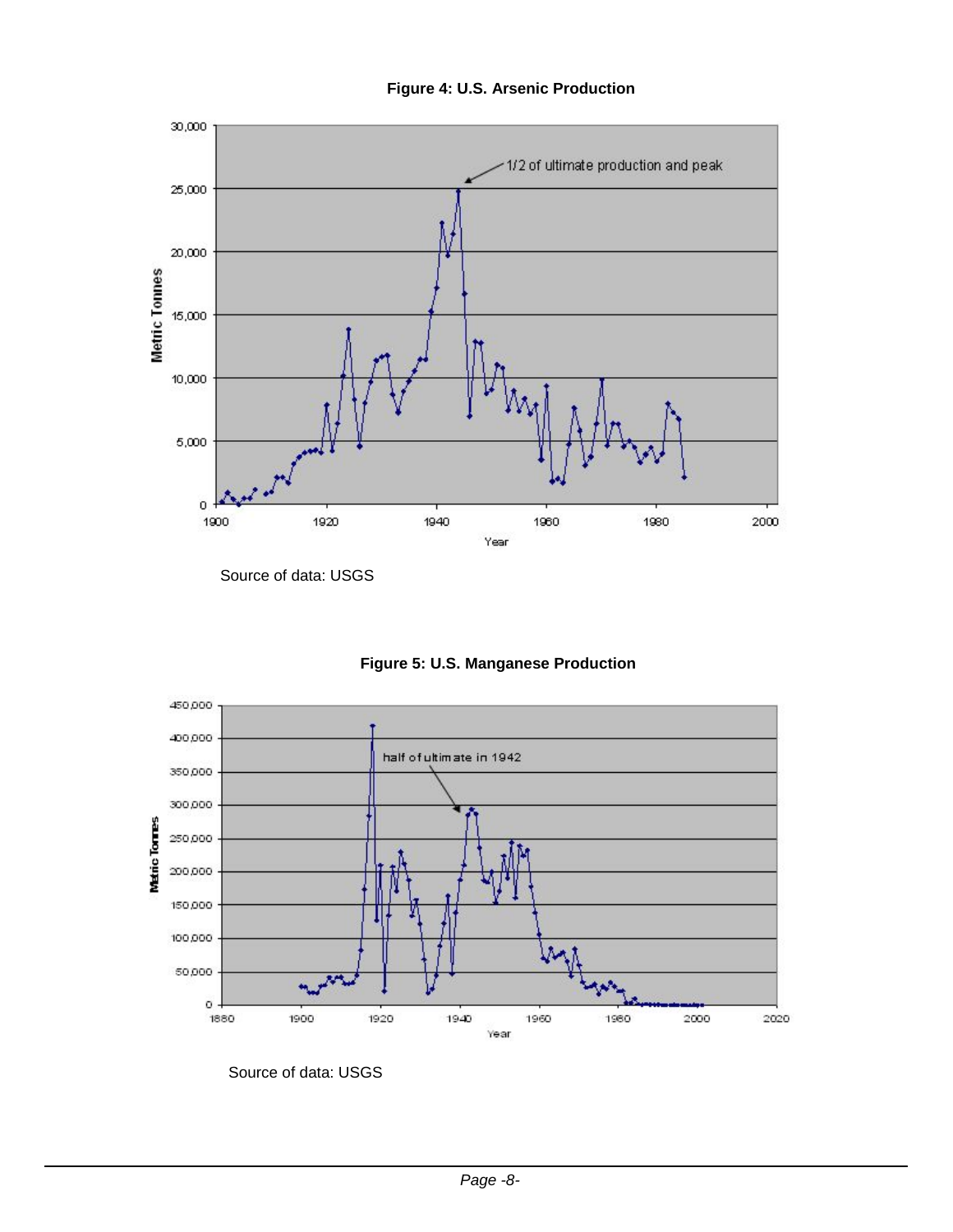#### **Figure 6: Actual U.S. Coal Production and a Fitted Hubbert Curve**



us coal production

Source of data: USGS, EIA

| <b>Method</b>   | <b>Hubbert</b><br>Model | <b>Production Meeting Demand</b>                                                     |                                                              |                                                                        |  |
|-----------------|-------------------------|--------------------------------------------------------------------------------------|--------------------------------------------------------------|------------------------------------------------------------------------|--|
| <b>Scenario</b> |                         | Energy Infor-<br>mation Ad-<br>ministration,<br><b>Annual Energy</b><br>Outlook 2004 | Flat gas con-<br>sumption and<br>greater coal<br>consumption | Flat gas consump-<br>tion and synfuels<br>from coal to replace<br>loil |  |
| Peak Year 2032  |                         | 2060                                                                                 | 2053                                                         | 2035                                                                   |  |

#### **ENDNOTES**

1 Balancing Natural Gas Policy, National Petroleum Council, September 2003

2 C.J. Campbell, The Essence of Oil & Gas Depletion, Multi-Science Publishing Company (2003)

3 L.F. Ivanhoe, World Oil, November 1996

4 EIA, Annual Energy Outlook 2004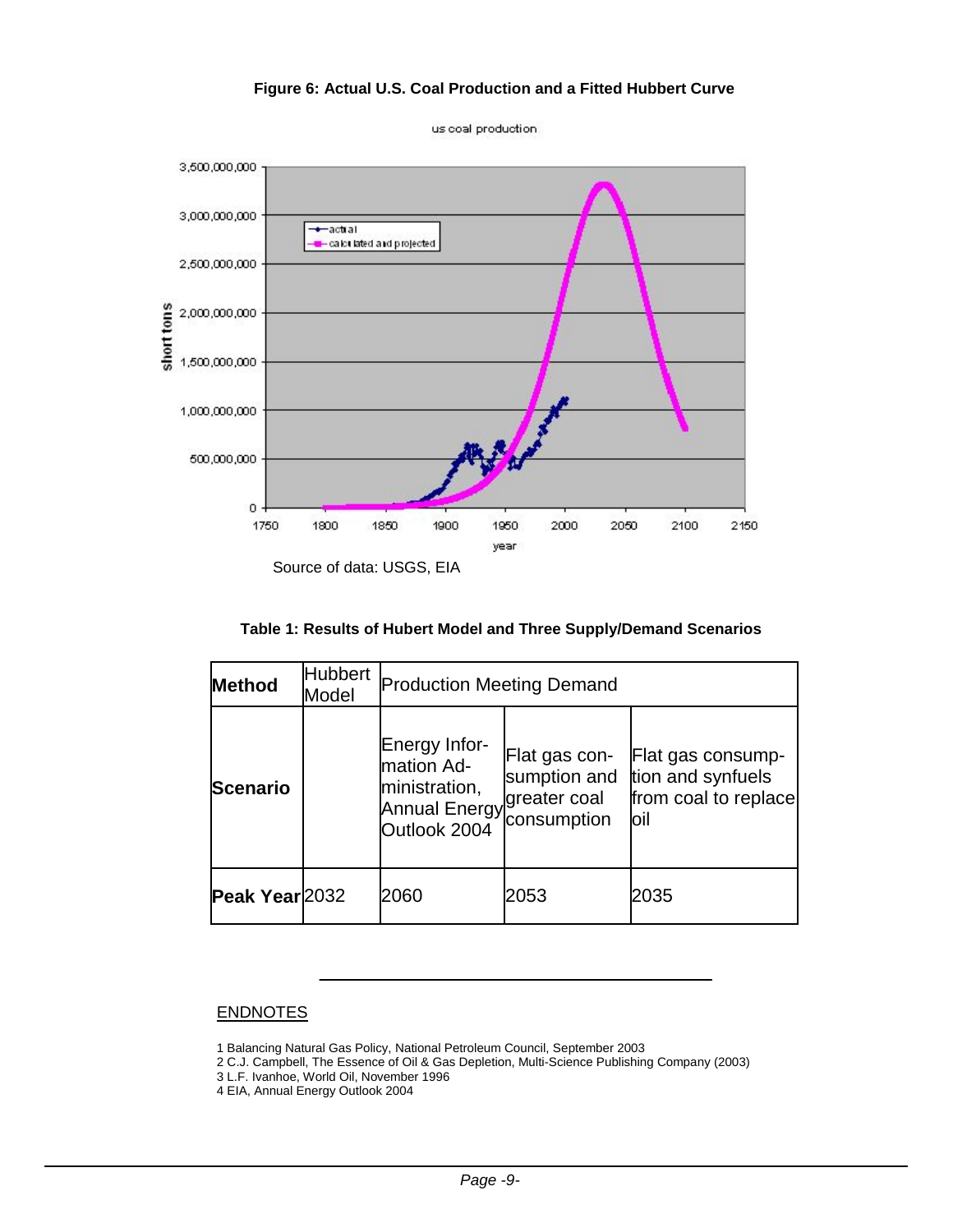#### *(Crude Talk — Cont'd from page 2)*

So it was a charged conference room as Dr. Ali Rodriguez Araque, President and CEO of Petroleos de Venezuela S.A., Venezuela's state-run oil company, opened the discussion. A graceful and eloquent man, Rodriguez brings to PDVSA his impressive credentials from the world petroleum stage, having served as President and Secretary General of OPEC (2000, 2001). Prior to this, Rodriguez was Venezuela's Minister of Energy and Mines. In 1997, he published a key paper on privatization of the Venezuelan oil industry.

Rodriguez was joined on the panel by Luis E. Marin, CEO of Citgo Petroleum, America's 3rd largest refiner of oil -- a wholly-owned subsidiary of PDVSA -- and PDVSA VPs Ivan Hernandez (Refining) and Jose Alejandro Rojas (Finance).

The oil trade publications were packed in tightly at the Regency Hotel with an aggressive team from Platts most vocal. Energy Intelligence Group , Dow and Reuters also made their presence known in the questioning. Yet, at a time of maximum national concern about price and supply of  $oil - the international media$ were visibly missing, as were the major New York dailies.

There was also an absence of US dignitaries. Unlike the Saudi Arabian oil conference at New York's Waldorf-Astoria a few weeks earlier, there were no former US ambassadors wearing expensive gold watches. No delegation from the Council on Foreign Relations. No Frank Wisner – even though reinsurer AIG (Francis Lobo and Andrew Barber) recently visited western Venezuela's natural gas facilities and gave PDVSA a thumbs-up high degree of security index.

Rodriguez began by focusing on remarks he'd made at the Harvard Club luncheon earlier in the day, citing Venezuela's crude oil reserves at 78 billion barrels, heavy crude and extra-heavy crude from the Orinoco Belt at 235 billion barrels, and 148 trillion cubic feet of proven natural gas reserves – the largest in the Western Hemisphere. There have also been important discoveries of crude and natural gas in eastern Venezuela, which PDVSA cites at "several billion barrels of lowsulfur, light crude".

Dr. Rodriguez said the country had recovered from the strike and sabotage in December 2002 and January 2003, which virtually shut down oil production -- from 2.9 m/b/d to a trickle of 25,000 b/d -- and that production was now at 2.6 m/b/d (some barrels sourced from foreign contractors). Rodriguez noted PDVSA sales in 2003 were \$46 billion with a net profit of \$3.8 billion and that the 2004-2009 business plan is to increase production to 5 m/b/d.

Rodriguez also cited Venezuela's 22 refinery projects.

Particularly significant is PDVSA's ownership of Citgo, which makes Venezuela an important player in the US economy. Citgo say it has \$12 billion invested in US refineries, terminals and pipelines and employs 2,400 (indirectly 150,000). The Chavez administration has threatened to nationalize US assets in Venezuela should the US take any action against Citgo.

Rodriguez said Venezuela has joint ventures with Amerada Hess and ExxonMobil in refineries in the Virgin Islands and Louisiana. He also noted that ExxonMobil, ChevronTexaco and ConocoPhillips, as well as a number of European oil companies, are invested in Venezuela's oil industry, and that PDVSA is about to offer seven offshore natural gas exploration blocks in western Venezuela (bidding in June). Also, Venezuela has now authorized Shell gas liquification for export to the US.

Luis Marin said that Citgo, a marketer of fuels, lubricants and petrochemicals, operates 13,500 gas outlets in America with 50 terminals between the Gulf of Mexico, New York and Chicago. Marin also indicated they're about to increase the operating capacity at the company's Lake Charles, Louisiana refinery to 425,000 b/p/d ( to the delight of environmentalists ), and that Citgo has two other US refineries --in Corpus Christi, Texas and Lemont, Illinois. He cited Citgo's 14 safety awards from NPRA (National Petrochemical & Refiners Association).

Refining was a topic of conversation at the Saudi Waldorf energy panel, as well, with the Saudis saying they are committed to financing two new 500,000 b/p/d refineries in the US. It's rumored one reason may be that they are now dipping into their heavy crude supplies.

ChevronTexaco Vice Chair Peter Robertson, a panelist at the Waldorf press conference, said that regulations regarding US refineries are so diverse from region to region -- with different jurisdictions requiring different formulas -- that the price of gasoline gets pushed up.

"So when a refinery's down in one location," Robertson said, "it's very difficult to satisfy demand somewhere else because you have all these formulas. It would make life a lot easier by adopting a simple formula across the country. There probably will be at some point in time."

Meanwhile, Venezuela has said it has patented the ISAL process to reduce sulfur levels of gasoline. Ali Rodriguez said the technique "not only meets, but exceeds" the new US sulfur requirements.

PDVSA VP for Finance Jose Alejandro Rojas said Venezuela will soon have a risk rating.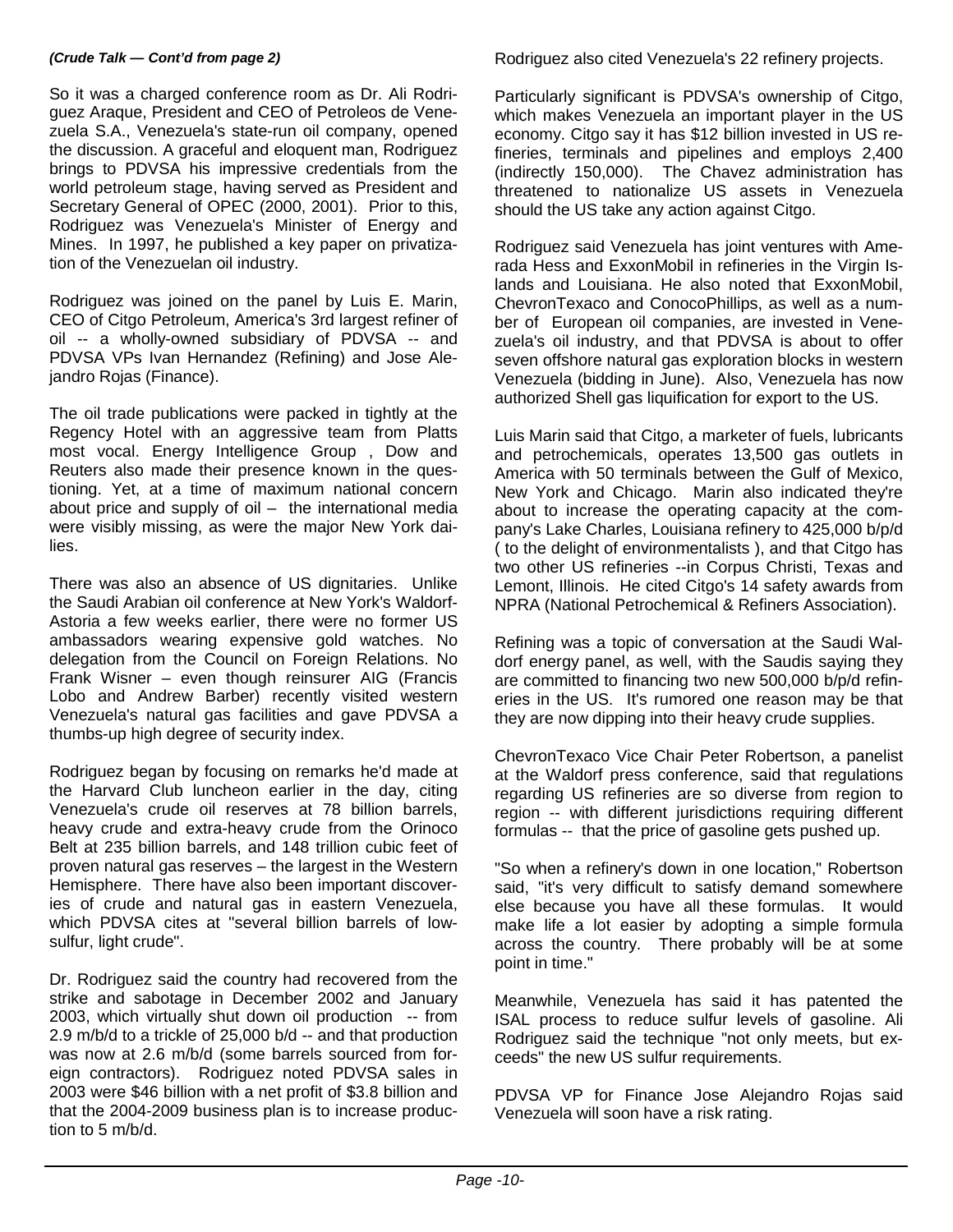Moody's on April 13, 2004 recognized PDVSA's production recovery following the 2002/2003 oil workers' strike. It stressed, however, that Venezuela will need foreign investment and expertise.

Rojas indicated PDVSA will invest \$37 billion in the domestic oil industry over the next five years -- with \$10 billion of this coming from third-party financing (probably foreign oil companies, especially if investment becomes more attractive).

Rojas is viewed by many as key to PDVSA's success since he has a rapport with international bankers and foreign governments from his years as the country's finance minister. Addressing criticism that PDVSA is still understaffed (thousands were fired by Chavez following the 2002 strike -- mostly executives), Rojas said the company has an aggressive plan for human resources and is bringing back retirees as well as hiring foreign specialists.

Rojas was not specific about where he would get foreign capital. But Ali Rodriguez has described Venezuela's low debt and high generation of liquidity enabling PDVSA to raise \$133 million in 2003 at highly favorable rates. And in 2004 PDVSA received a \$122 million loan from the Japan Bank for International Cooperation for a refinery project in eastern Venezuela.

Venezuela might find some inspiration in the approach of Saudi Arabia, which has long been cautious about foreign investment. Its investment authority, SAGIA, is led by the maverick Abdullah bin Faisal bin Turki Al Saud who says the country recognizes "foreign investors bring in both money and expertise, and can plug into developments around the world".

The problem is at what price? Chavez, in an effort to stem the commercial exploitation of his country has, for instance, taken on Science Applications International Corp., the California-based information technology company, because it was demanding 60% ownership in its joint venture with Venezuela.

In a question and answer session that was broadcast into Venezuela along with the panel's speeches, I asked Ali Rodriguez just how serious President Chavez was about statements regarding cutting off Venezuela's crude oil to the US and stepping up exports to China if the US continues to meddle in Venezuela's political affairs.

Chavez has accused the US of not only instigating opposition protests for his recall, but also for playing a starring role in the April 11, 2002 coup d'etat, which lasted two days before supporters clamored for Chavez's reinstatement.

He has said he would also interrupt the crude supply to the US if Washington threatened sanctions or tried an invasion.

Chavez has announced that even if he did step down and hand over the government, it would only be to another "revolutionary" government. And he advised he's taken steps to strengthen the military, calling up reservists and setting up a people's militia.

Dr. Rodriguez answered my question saying "President Chavez's statement stands". That it's happened before. And that he had nothing further to add.

As for the Chinese supply contracts, Rodriguez said China is of interest because it needs oil for its intense development. He cited 60% of the projected increase in the world's primary energy demand to 2030 will come from developing countries, particularly in Asia, and that Venezuela was interested in selling oil to these "new markets" in order to "better our population".

But he was firm that Venezuela would not sell its technology or patent for Orimulsion (made from extra-heavy crude) to China or to any other country – although he said Venezuela will fulfill its other contracts to China.

UK oil financial analyst Oliver Campbell (no relation to "peak oil guru" Colin Campbell), is a native of Venezuela and is familiar with its oil fields, having worked in Venezuela's petroleum industry from 1953-1982, with Shell and as finance coodinator at PDVSA. He has noted Venezuela's interest in adding 235 billion barrels of extra-heavy crude from the Orinoco Belt to its reserves and suggests "they could be regarded as conventional" considering that the per barrel price of oil is now as high as it is. He also believes the Orinoco crudes were classified as "bitumen" to keep Orimulsion out of the OPEC quota.

Campbell says further that because the distinction between conventional and non conventional oil "has become blurred," it might make sense for the oil industry to consider switching to the UK method of reporting reserves, which offers more of a range: proven, probable, proven and probable, possible, and maximum -- as opposed to the SEC model widely in use of disclosing only proved reserves producable under existing economic conditions.

Moreover,"it is the end result that counts" he says, "if a substance can be produced and upgraded to be saleable oil at a cost of only \$8 a barrel, what does it matter if it started life with a viscosity over 10,000 milliPascals/ second?"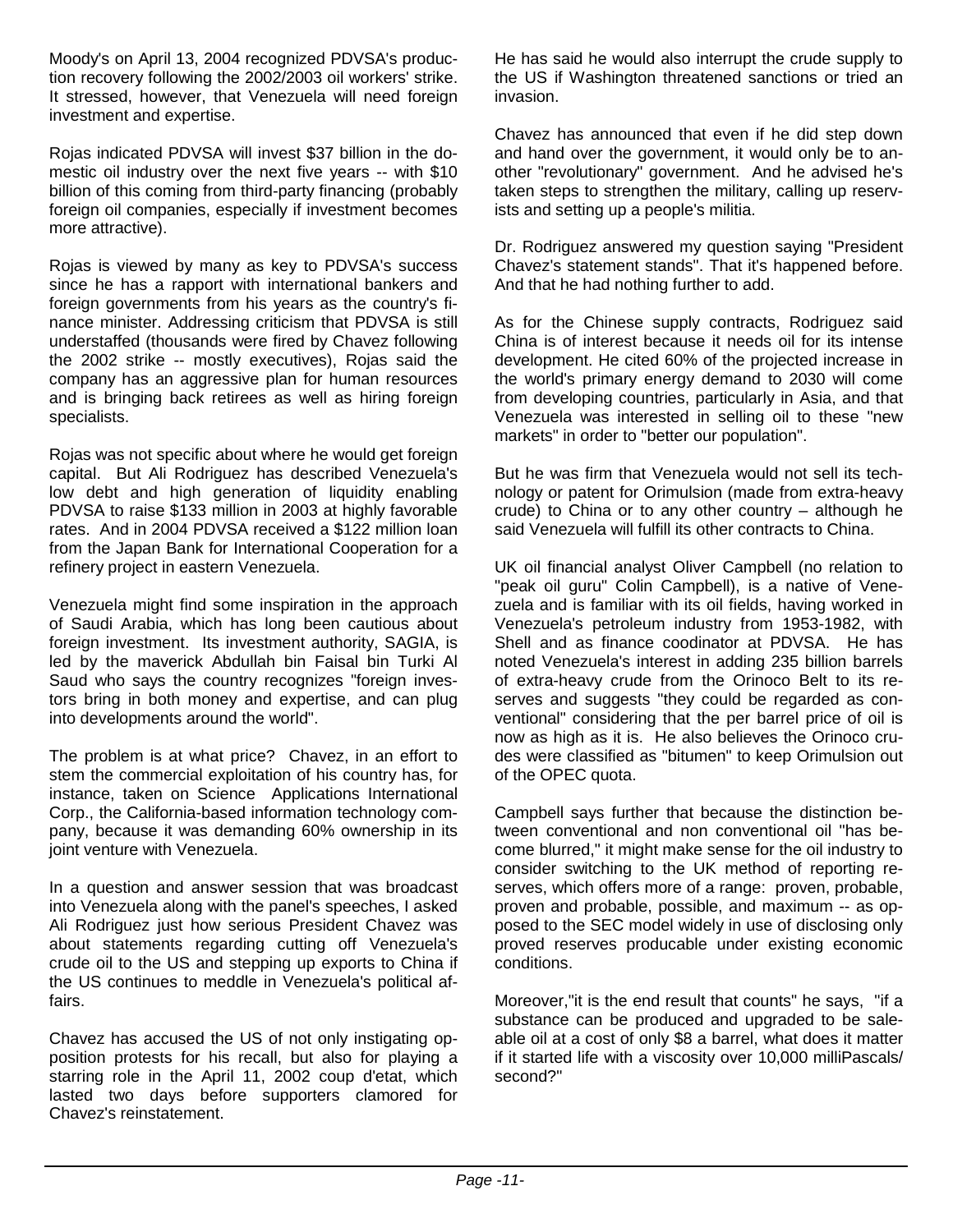Moving beyond oil economics and politics to humanitarian issues, Dr. Rodriguez has sketched out what his country hopes to do with its oil wealth saying Venezuela is "witnessing the beginning of a time in which a better quality of life will be the privilege of the many, not the few . . . The new PDVSA is a company dedicated to the task of enhancing the value of not only these [petroleum] resources, but also of the human being."

Meanwhile, the labor movement in the oil sector has also come together. In March of this year, Venezuela's three oil unions – Fedepetrol, Febrahidrocarburos and Sinutrapetrol – signed the "Palito Declaration". Venezuela's Minister of Energy and Mines Rafael Ramirez has said Palito will allow for the "deepening of the bolivariana revolution" in social and economic terms. Ali Rodriguez told me that two of the union leaders, Nelson Nunez and Rafael Rosales, are external directors of PDVSA's 10-member board.

Rodriguez has said further: "We are making use of all our capabilities and assets to generate and multiply wealth, to transform our oil industry into a tool for sustainable development . . . . It is unacceptable that 100 million Latin American citizens live with less than one dollar a day. . . . We must dispel the pessimistic view that nothing can be done to ameliorate the poverty in our region."

Kevin Saville from Platts questioned Rodriquez as to whether Venezuela had really recovered from the 2002 strike. Rodriguez said scepticism in the media was a matter of disinformation. Rodriguez again cited Venezuela's earnings in 2003 at \$46 billion. And he promised Venezuela's oil sector had not only recovered but that it would be offering "greater products" – not just crude.

A reporter from Dow questioned whether shipments were now ready for New York and Connecticut and what percentage of the gas complied with US requirements.

Ivan Hernandez, VP for Refining, answered saying there was no problem with 2004-2005 exportation. The sulphur level was at 390 ppms.

Reuters challenged the b/p/d production figure of PDVSA. Rodriguez reiterated that it was indeed 2.6 m/b/ d.

Dr. Rodriguez addressed questions about the price of oil, saying factors include the war in Iraq, insufficient capacity in the US (US 2.7 m/b/d deficient), and particuarly speculation on "paper barrels" on futures markets -- citing New York and Dubaian OPEC crude production increase because "the price in the market has nothing to do with production".

And Venezuela's energy minister, Rafael Ramirez, agreed with his colleague's statement saying last week he doesn't support an OPEC crude production increase because "the price in the market has nothing to do with production".

Saudi Arabia's oil minister Ali Naimi said during his appearance at New York's Waldorf that commodities were part of the problem. "Look at metals," he said, "I think if you compare prices in 2002 and 2003, over 50% to 70% increase. So this is one of the driving forces behind the price."

And PDVSA's Ivan Hernandez responded to my question in a private conversation about drug money's influence in the oil futures market, telling me he did not rule it out.

There is no shortage of opinion as to why the price of oil is high. Platts cites oil analyst Mehdi Varzi who said, "I think it's now a question of panic, and I'm not sure what OPEC can do about it." Varzi echoed the Venezuelan statements that there is no "physical crude supply" problem. He blamed the US government for not easing specs for gasoline and the buildup of petroleum reserves. And he said Chinese demand and a destabilized Middle East were also factors.

But it really became clear to me at the Venezuelan press briefing just what the Chavez government is up against when a woman from the "Abril 11" (day of the coup) movement seated next to me later confronted me outside the ladies room with a press packet of anti-Chavez literature about how Venezuelan oil is being used as a political weapon. The packet included speeches by Senators Bill Nelson (Dem-FL) and Diane Feinstein (Dem-CA) following a tour of Venezuela in April 2004.

Nelson said on the floor of the Senate April 24 that he hoped the Bush administration would "make clear to President Chavez that our Government places a high priority on democracy, the rule of law, and responsible conduct in international relations". And he said this with a straight face! Nelson went on, "If things do not improve soon, I worry that we may eventually reach the point where we have to treat this Venezuelan Government as an unfriendly government that is hostile to U.S. interests." Hopefully, rumors that Nelson is on Senator John Kerry's short list for VP are just that.

There were also statements in the press packet from Andrew Gold, CEO of Schlumberger, the world's biggest oil field service provider, that PDVSA was "floundering" as a result of last year's mass firings and that payments to Schlumberger had slowed.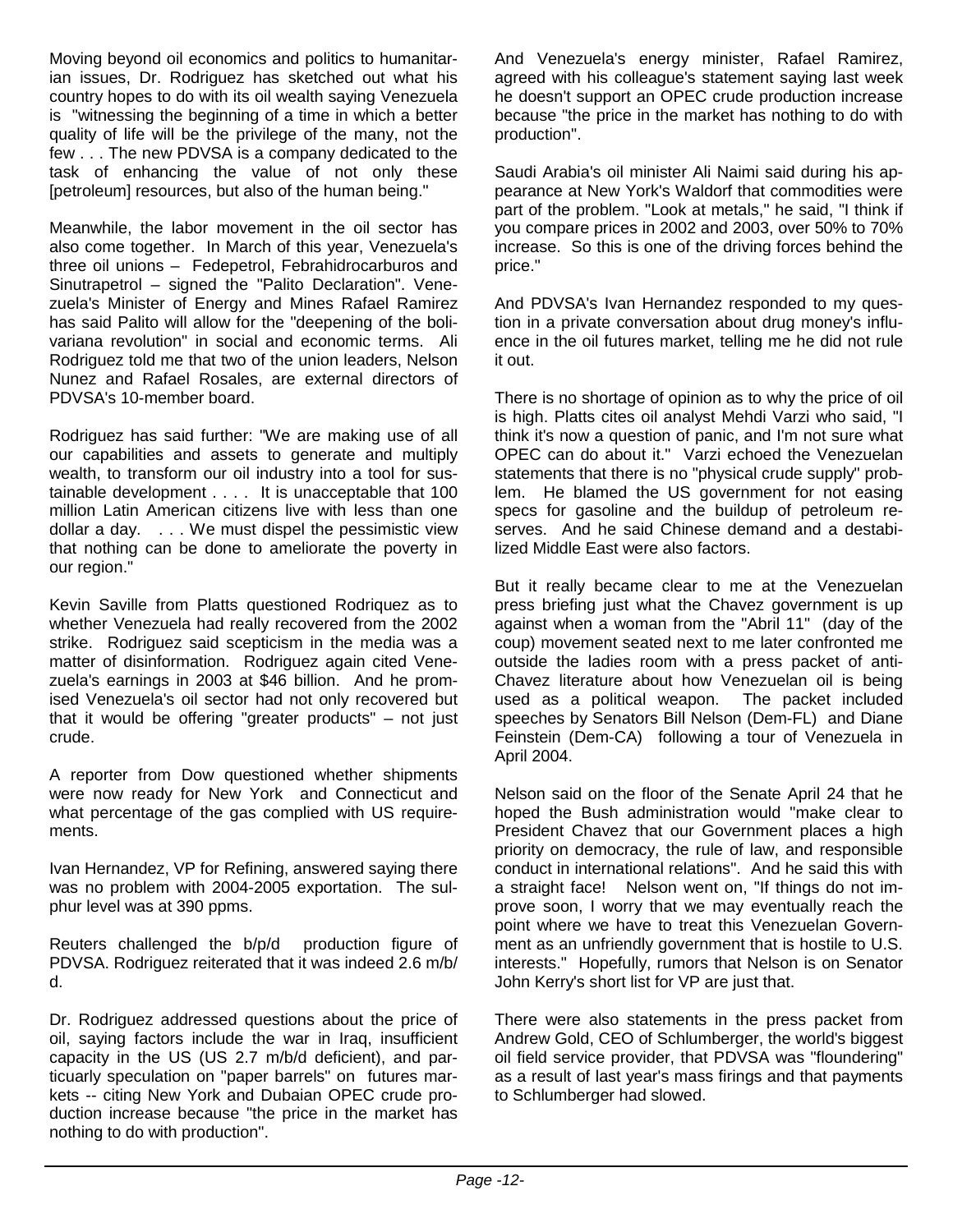The woman from April 11 offered to set up an appointment with a former petroleum officer from the Venezuelan embassy who she said had been educated at Harvard. And she advised that there was a human rights gathering I could attend.

I have a soft spot for Venezuela.

It is the first foreign country I visited 35 years ago aboard the SS Santa Rosa. As the cruise ship pulled into port at La Guaira -- the enormous green and purple Avila mountains tufted with clouds were a glimpse of Heaven. I would hate to see those skies littered with B- $52s$  . . .

# **Global Climate Change & Peak Oil Part II**

**By Dale Allen Pfeiffer** 

*[In part 1 of this article, we looked at the abrupt climate change scenario leaked from the Pentagon. We noted the authors' recommendation that the President should elevate abrupt climate change to a national security issue. And we observed that the Pentagon's next move was an effort to back off from the report's conclusions and ultimately bury the report. The Bush Administration has ignored the report entirely, aided by a powerful global-warming-denial lobby which promotes junk science produced by industry-sponsored research.* 

*We then turned our attention to the amply published consensus of the world's scientific academies: that global climate change is taking place, and that it poses a threat to life on this planet and to human civilization in particular. Then we reviewed some of the hard evidence of industry-induced climate change as reported by the Intergovernmental Panel on Climate Change (IPCC) in their voluminous report, Climate Change 2001.1 Finally, we looked at some of the present costs of global climate change — in monetary terms, in environmental terms, and in terms of human life.* 

*But the Pentagon report was more than a summary of the greenhouse effect, ozone depletion, and increases in global average temperatures. It was an unprecedented acknowledgement of a much more direct threat to our place in the world: abrupt climate change. That will be the focus of this essay. We will look at the oceans' role in the climate, the ocean conveyer system, the history of abrupt climate change episodes, and the effect of these episodes upon previous civilizations. – DAP]* 

#### **Abrupt Climate Change**

 $angle$  bodies of water  $-$  particularly the oceans and seas — have a moderating effect upon the weather. As anyone living on an island or near the seashore is well aware, the summers in such an area tend to be cooler than farther inland, and the winters tend to be warmer. As a resident of the state of Michigan, I am well aware that an Alberta clipper which will freeze North Dakota and Minnesota down to -20º F, will be warmed sufficiently upon crossing over Lake Michigan so that this same weather system will only drop Michigan 's temperature down to 0º F. This is because bodies of water tend to have less seasonal variance in their temperature than does stone or soil, and they interact with overriding air masses to transfer heat from one to the other.

This process is much more complex in the oceans than in the Great Lakes. Ocean currents channel warm water from the equator and cold water from the polar regions, with considerable effect upon local weather. Warm waters flowing up from the South Pacific bring heat to the Pacific Northwest and the Alaska Panhandle through the winter, leading directly to the temperate rainforests which dominate the ecology of this area.

Meteorologists have traditionally ignored the oceans' role in meteorological processes. And this would seem to make sense on the face of it: if you are studying the weather it is natural to focus on the atmosphere, not the oceans. But we are coming to understand that the oceans are an equal partner with the atmosphere in producing the weather, and the dominant partner with regard to long-range weather patterns.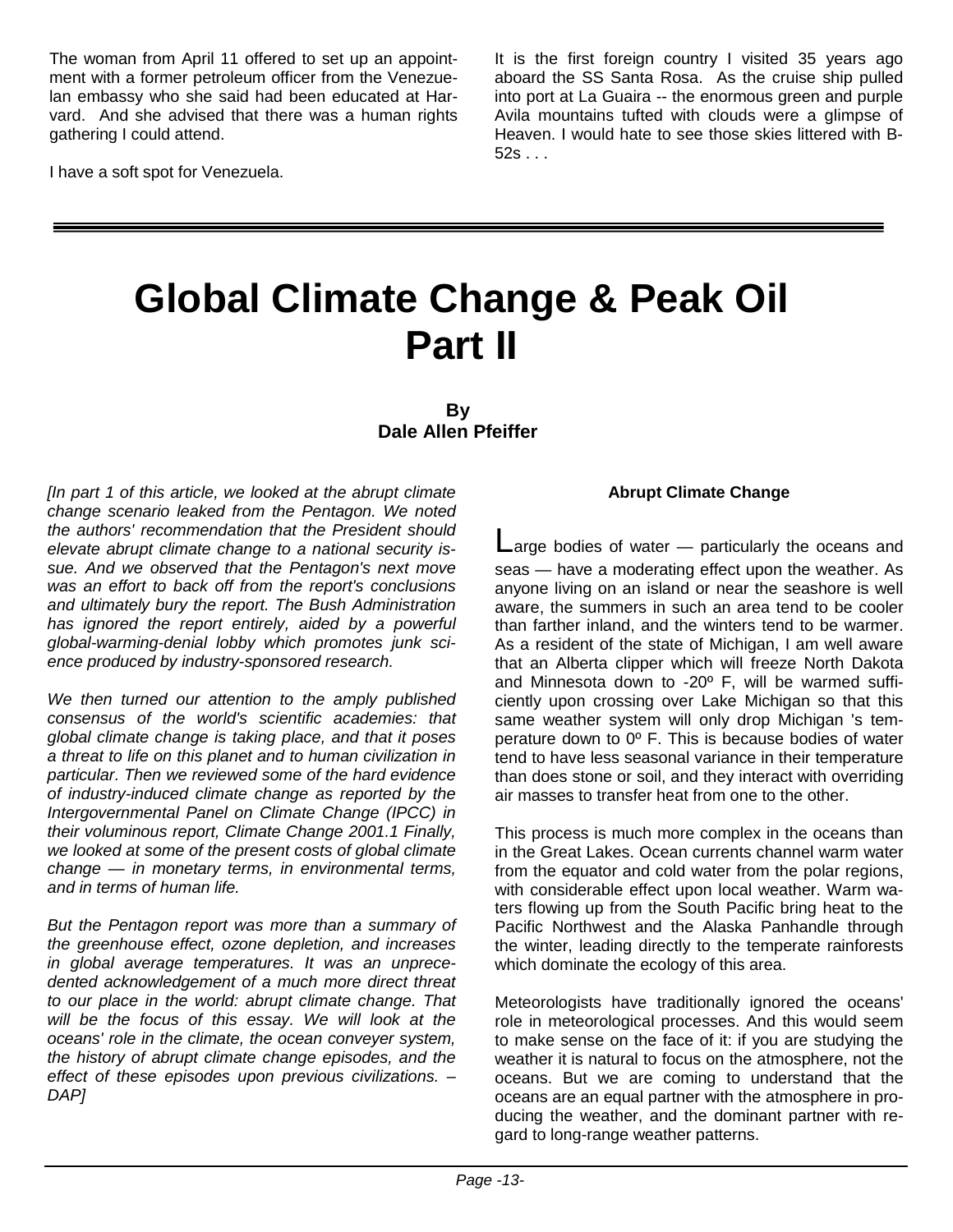The oceans play an important role in heat storage and transport, and are vital to the transportation of heat from the equator to the poles. They are essential to the hydrological cycle as well. Covering 70% of the Earth's surface, the oceans have 1,100 times the heat capacity of the atmosphere. They contain 97% of the free water on the planet—90,000 times as much water as the atmosphere. And they receive 78% of global precipitation.2 Unfortunately, oceanic processes have not been studied nearly so well as atmospheric processes; even environmentally crucial properties such as salinity and heat transference at depth have been relatively neglected until recently. As we'll see, abrupt climate change has everything to do with "thermohaline" dynamics in the ocean depths; that term is a compound of two ancient Greek roots meaning "heat" and "salt."

But a series of global ship-based observations in the 1990s revealed that the ocean has warmed at depth since similar observations were last made in the 1950s. It turns out that this heat difference corresponds to about half of the greenhouse warming that had been projected by models but had been missing from actual measurements of the atmosphere. Meteorological models had not accounted for the capacity of the oceans to store large quantities of heat on short timescales.3 This capacity has been accounted for in more recent models, with the result that they are now much more accurate in their reproduction of long term heating and cooling trends.

The oceans could accurately be called the long-term memory of the Earth's climate system. The atmosphere is as fickle as it is dynamic. It lacks the permanence to produce decadal patterns. The oceans, however, host a variety of long-term cycles which can and do affect the weather.

Everyone has heard of El Niño and La Niña. Caused by the movement of warm water in the tropical Pacific particularly off the coast of equatorial South America these periodic three to five year disruptions are fully monitored by a system of buoys, so that they can now be predicted up to a year in advance. Yet these two phenomena represent only a small fraction of the influence which periodic ocean cycles exert upon the temperature and rainfall over North America. The variability of winter weather is highly correlated to long-term ocean cycles known as the Pacific Decadal Oscillation (PDO) and the North Atlantic Oscillation (NAO). The NAO, in particular, has a much stronger influence over the weather of the Eastern United States than does El Niño. Yet both of these long-term cycles are poorly monitored.

Likewise, it is the oceans which regulate the hydrological cycle. A diversion of only 1% of the rainfall currently falling on the Atlantic would double the discharge of the Mississippi River.4

At the other end of the spectrum, an increase of rainfall over the oceans, particularly over key areas such as the Labrador Sea and the North Atlantic, could disrupt the thermohaline circulation of the oceans, with a drastic and immediate effect upon the climate of North America and Europe.

The climate is a dynamic and sensitive energy exchange system held in a self-regulating equilibrium. The interactions of water and air have always been difficult to predict because they're governed by the branch of physics called fluid dynamics, whose recent mathematical formalism is called chaos theory. It's a description of the way that chaotic systems tend to magnify the effects of initially small changes. Depending on the stability of the system, proliferating changes can be compensated for by mechanisms that reestablish equilibrium, or they can overwhelm the system. In the latter case, the result is either a permanent disequilibrium, or a new equilibrium markedly different from the old. Any attempt at large-scale weather manipulation without a reliable model would be like driving down a mountain road with the windows blackened out using a roadmap whose reliability decreases progressively the farther you venture from your point of departure.

The problem with modeling weather patterns is that there are simply too many variables. Many of these variables, such as the NAO and the PDO, are not well understood and are poorly monitored. Even if computer power continues to increase by an order of magnitude every 6 years, it would take over 160 years before models would have sufficient capacity to simulate the smallest ocean mixing processes.

So predictive climate modeling is constrained by two intractable problems: the limitations of our computational equipment, and the inherent uncertainty of the data we put into it. In a different discipline, small initial errors might be averaged out or otherwise corrected-for. But in a domain like the weather – where the behavior of turbulent fluids is influenced by myriad variables all mutually interacting – the smallest numerical error can become enormous as it propagates through the model. If I want to know my county's surface temperature, pressure, rainfall and wind-speed a week in advance, I had better be rigorously correct about the numbers I put into my computer at the beginning.

This sensitivity afflicts long-term climate change modeling as well as short-term weather prediction, albeit in different ways. The chief difference is in the enormous disparity between the atmosphere and the oceans as reservoirs of thermal energy. Dr. Raymond Schmitt of the Woods Hole Oceanographic Institute describes climate modeling: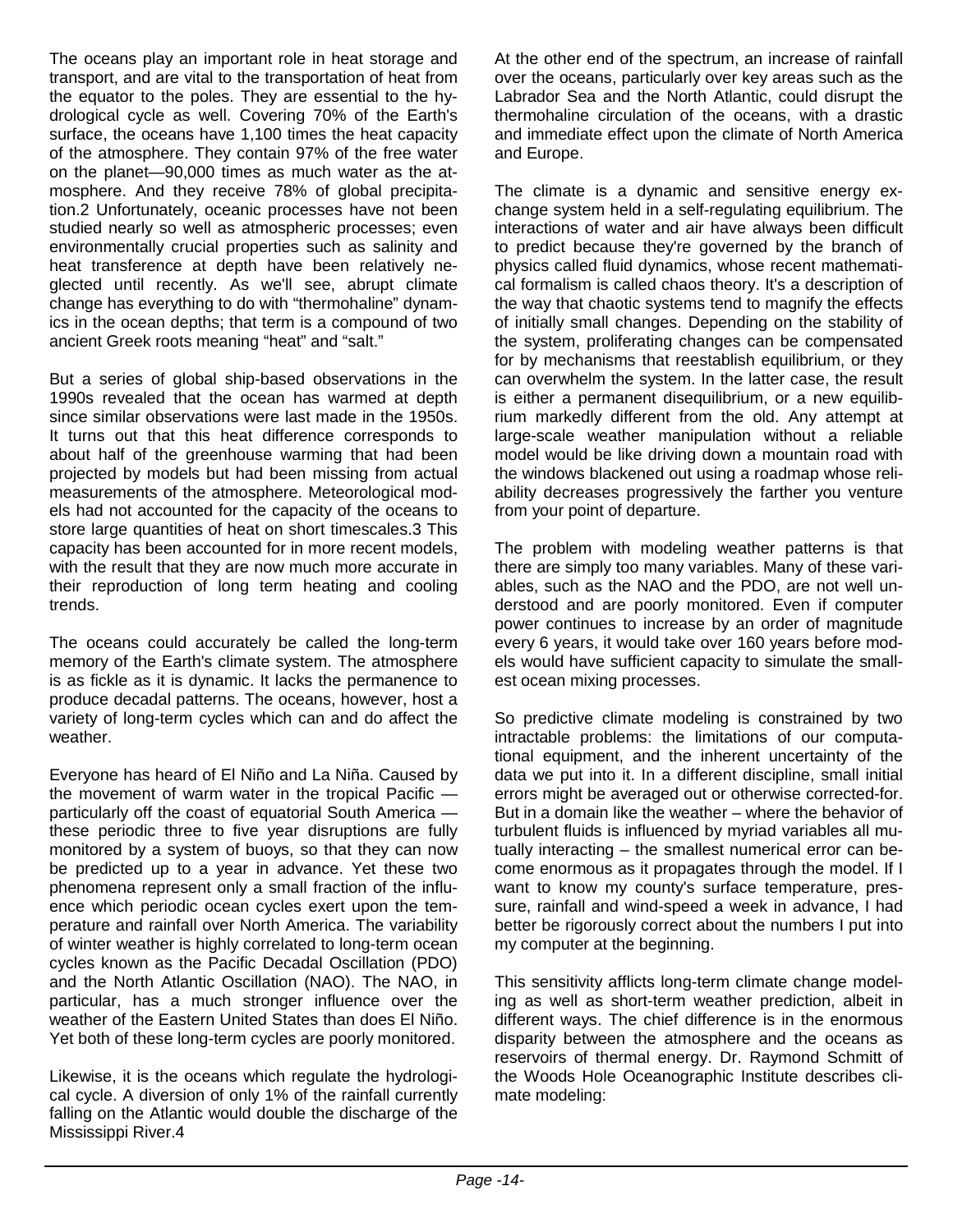An abundance of evidence indicates that the key to long-term prediction is in the workings of the ocean, which has 99.9% of the heat capacity of Earth's fluids. It is the heart of the climate 'beast,' the atmosphere its rapidly waving tail, with only 0.1% of the heat capacity.6

#### **Thermohaline Circulation the Oceans' Heat Conveyer**

Perhaps the most important role for the oceans in helping to regulate the climate is the absorption of heat from equatorial regions and the transportation of that heat into northern regions. This process helps to distribute heat more evenly around the globe, moderating the heat of equatorial regions as well as the cold of higher latitudes — particularly in the North Atlantic. These currents warm North Atlantic regions by an average of 5º Celsius, significantly tempering the winter season in North America and Europe.7



*Taken from* Abrupt Climate Change; should we be worried?

#### *Woods Hole Oceanographic Institute, 1/27/2003*

This global current could be said to originate in the seas which ring the North Atlantic —the Labrador, Irminger and Greenland Seas, where the oceans release large amounts of heat into the cold atmosphere. Evaporation, which has been occurring throughout the North Atlantic, is here increased to the point that these northern waters constitute the saltiest waters in the oceans. The concentration of salts results in a denser solution, as does the loss of heat. And this denser water sinks to the ocean abyss, where it begins a slow migration back down the Atlantic and eastward into the Indian and Pacific Oceans. There it wells up, having lost much of its salinity. Displaced by colder waters moving under it and heated by contact with warmer flows from above, the formerly deep water rises toward the surface and picks up additional heat along the return journey into the Atlantic.

Unfortunately, the ocean conveyer does have an Achilles heel. And this Achilles heel lies in the Northern Atlantic region where the deep limb of the ocean conveyer originates, drawing warm equatorial waters to replace it. If the cold, salty, dense waters of the North Atlantic somehow failed to sink, then the global circulation could slacken and halt. Currents would weaken and/or be redirected, with potentially catastrophic consequences for the whole biosphere.

Were this to happen, the North Atlantic region would cool by an average of 5º Celsius. This would mean that winters in Eastern North America would be twice as cold as the coldest winter on record in the past century, and Europe would be even colder.8 The summer growing season in these areas would be shortened, and summer crops might fail altogether. Previous conveyer shutdowns have been linked to widespread droughts throughout the world, and the disruption of the Asian monsoons.9

The resultant mini-ice age in North America and Northern Europe  $-$  and droughts elsewhere in the world could continue for decades or even centuries, until conditions change sufficiently for thermohaline circulation to resume. Further, this localized mini-ice age might occur even as the Earth, on average, continues to warm.10 As a result, once thermohaline circulation resumed, the Northern Atlantic region could be thrown from one extreme to the other — from an ice age to a hot house.

All that is necessary for this scenario to occur is an influx of fresh water into the surface of the North Atlantic . This buoyant, fresh water would virtually seal off and insulate the denser, saltier waters, preventing them from venting heat and moisture into the atmosphere. The fresh waters would also dilute the salinity of the North Atlantic, further reducing the density of these waters. The force driving the deep limb of the ocean conveyer would quickly weaken and halt. And the cessation of thermohaline circulation would quickly impact the world's climates.

This scenario could take place in a decade or less from the time that fresh water influx in the Northern Atlantic reaches a critical threshold. Unfortunately, though scientists are certain that such a threshold exists, not enough research has been done thus far to determine where this threshold is. Oceanographers have complained that we do not have a system in place to monitor slowly developing ocean circulation changes. While we have thousands of meteorological stations recording temperature on land and in the atmosphere, we have only three sites with anything like a continuous deep record of the North Atlantic. And these sites only make observations once per month.11 Satellites can monitor ocean circulation globally, but only at the surface.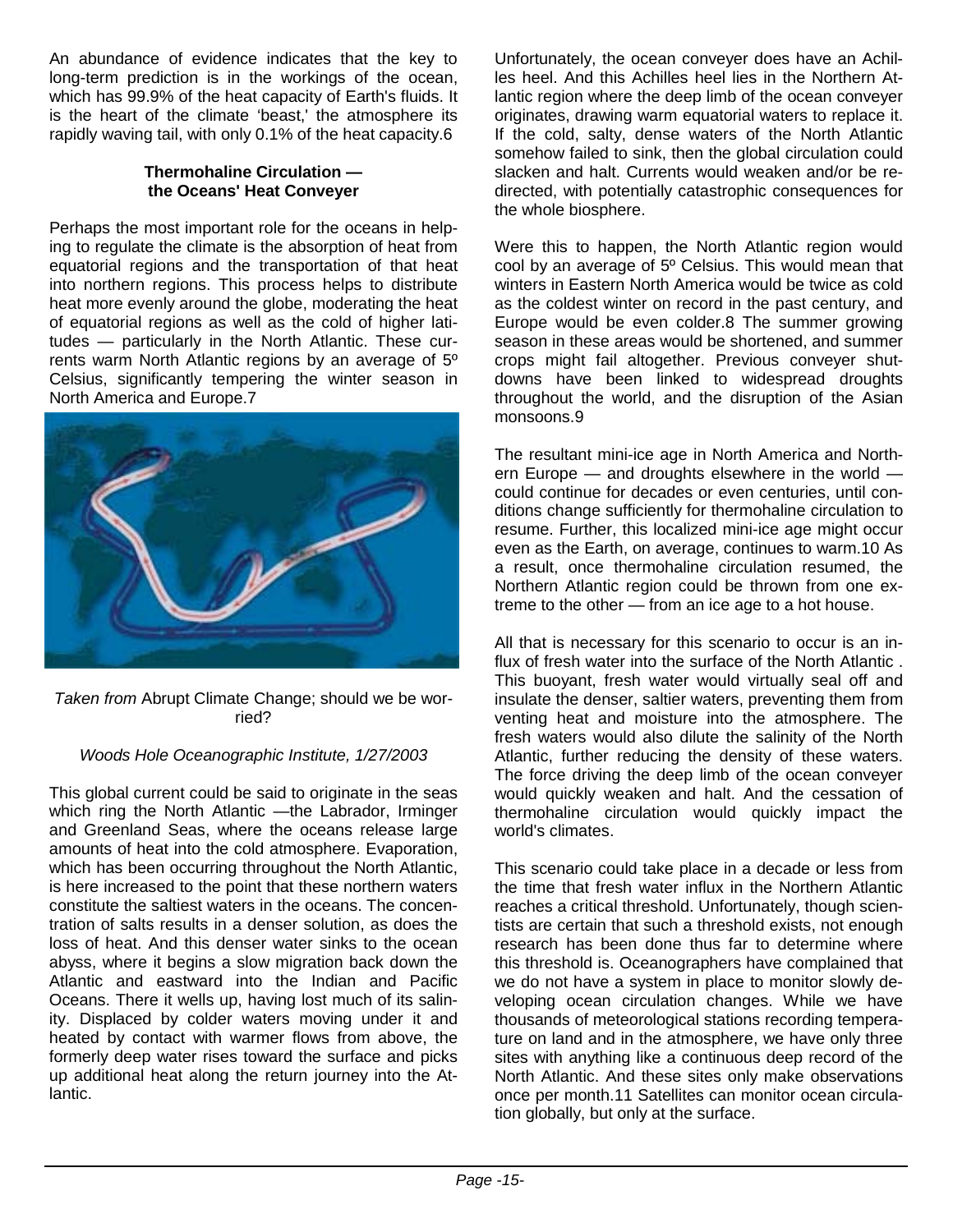For measurements at depth, we need a network of buoys and current-monitoring vessels.

Oceanographers reporting in Nature, in 2002, concluded that a dramatic influx of fresh water into the North Atlantic has taken place continuously within the past forty years, and has accelerated within the last decade.12 This is the largest and most dramatic change in the oceans in the era of modern instruments. So far, the influx has been dispersed throughout the water column. But it is noticeably diluting salinity.13 And, at some point, the continuing influx may begin to pile up at the surface of the North Atlantic. An earlier report in Nature observed that the flow of cold, dense water from the Greenland and Norwegian Seas has slowed by 20% since 1950.14 This indicates that a slowdown of the ocean conveyer may already be occurring. An observation system must be put into place before we can better assess the impact of these developments on thermohaline circulation, and the rate at which the ocean conveyer may be disrupted.

It is the study of carbon dioxide levels, as recorded in the air bubbles of these ice cores, which has established the ineluctable proof of industry-induced global climate change.

Thanks to these ice cores, we now have a detailed history of the Earth's climate stretching back nearly twenty thousand years. Reading the ice cores is somewhat similar to reading the growth rings on a tree, but complicated because the yearly layers of ice have been contorted and folded by pressure and ice flow. However, with the help of some applied physics and structural geology, the layers can be unfolded and the record can be read accurately. This endeavor has already yielded remarkable scientific results, including the discovery that abrupt climate change has already occurred in previous eras. In the last fifteen thousand years, there have been several periods of abrupt climate change of varying severity and duration. Let's review four of these abrupt climate change episodes.



The Younger Dryas— Named for a small subarctic flowering plant which extended its range far southward into North America and Eurasia during this period. The Younger Dryas be gan about 12,700 years ago when average temperatures in the North Atlantic region plummeted by about  $5^{\circ}$  C. This abrupt

*Taken from* Abrupt Climate Change; should we be worried?

#### *Woods Hole Oceanographic Institute, 1/27/2003*

#### **A History of Abrupt Climate Change**

Until very recently, scientists believed that major climate change could only occur gradually, over long periods of time. The study of ice cores drilled in Greenland, Antarctica and in alpine glaciers around the world has changed that thinking. These ice cores hold a wealth of information. Aside from a record of annual snowfall, the ice cores hold spores and pollens, and volcanic ash. Also found in tiny inclusions in the glacial ice are trapped remnants of the atmosphere from thousands of years past. These gas inclusions can be analyzed to give an accurate measure of the chemical makeup of the Earth's

change took place within a decade, and is believed to have been caused by a shutdown of the ocean conveyer due to a sudden influx of fresh water from the deglaciation of North America. The climate remained colder by about  $5^{\circ}$  C for the next 1,300 years, before another abrupt change caused temperatures to rise by about 7º C in less than a decade.15

Study of the Younger Dryas in particular has led scientists to conclude that there are preferred states of balance in the atmosphere. Should one state be tipped sufficiently out of balance, the atmosphere will cross some critical but unknown threshold and will then transition quickly to another state of balance. This thinking has revolutionized our view of climate change, and holds important implications for industry-induced climate change.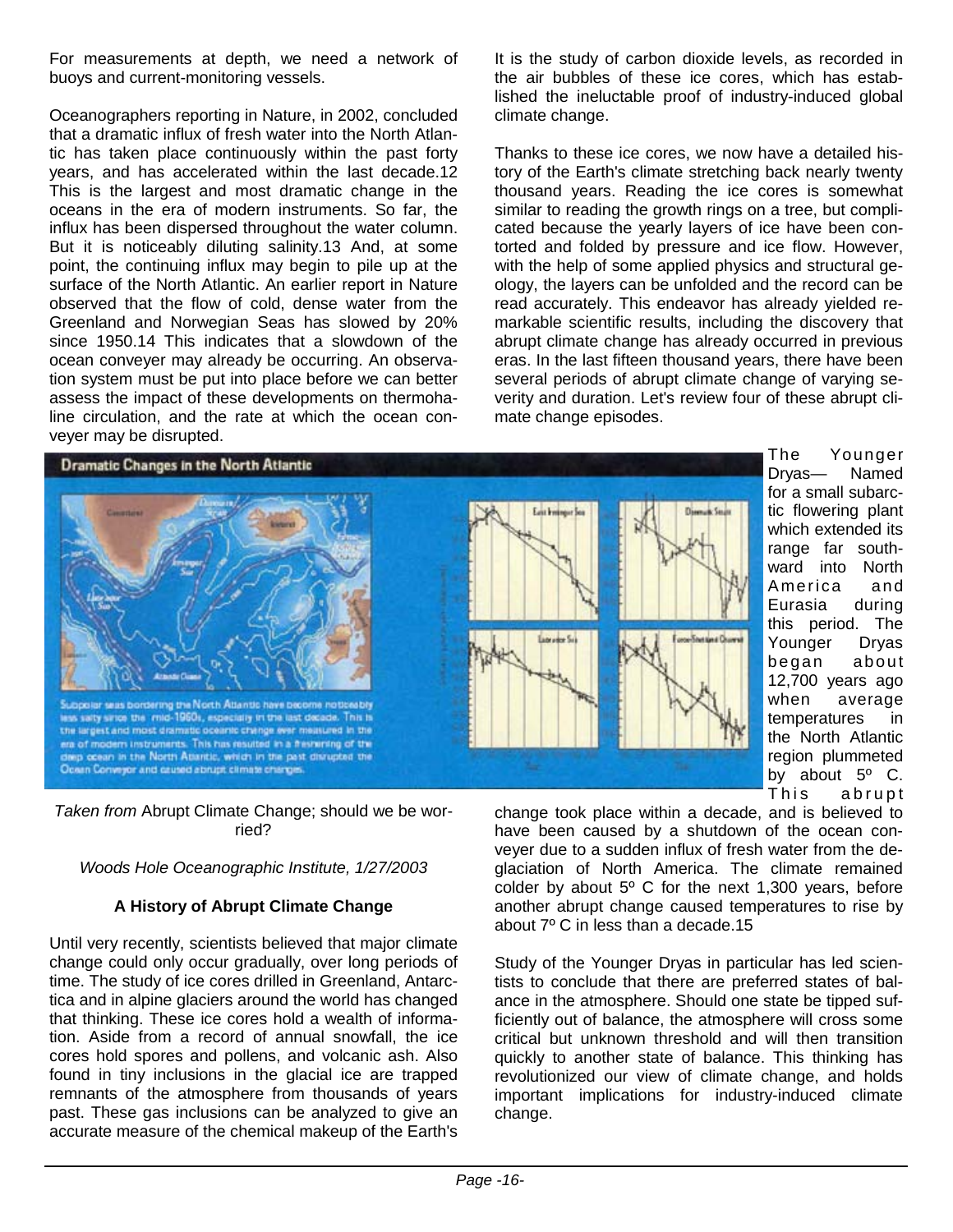The 8,200-Year Event— This event was not as severe as the Younger Dryas, and lasted only a century. Temperatures in the North Atlantic region dropped by an average of 3º C. This episode seems to be associated with widespread dry conditions. There are two possible explanations for the 8,200-Year Event. The most widely accepted explanation is a disturbance in thermohaline circulation due to freshwater input associated with the retreat of the Laurentide ice sheet. Other studies have indicated that a fresh water influx from large proglacial lakes could have produced the 8,200-Year Event, and would even account for a brief warming episode within the event.16

The Medieval Warming Period— This is considered to be a period of abrupt warming which began approximately 1,000 years ago, and then ended abruptly 700 years ago with the beginning of the Little Ice Age. This event was very mild compared to earlier events, and there is much contradictory evidence from this period. Evidence appears to support warming at the beginning of the 20th century in Scandinavia, Greenland, China , the Sierra Nevadas, the Canadian Rockies and Tasmania . However, evidence from the Eastern United States, Mediterranean Europe, and South America show no change in climate. Ice core data from Greenland supports the theory of a warming trend, but needs to be correlated with ice core data from other areas of the globe. The Intergovernmental Panel on Climate Change (IPCC) states that temperatures from the 11th century to the 14th century were only about 0.2º C warmer than temperatures from the 15th to the 19th centuries, and were below average temperatures in the 20th century.17 Though the specific changes in regional temperatures remain difficult to specify, the data clearly indicate that during the past millennium the Earth's climate has varied on a decadal scale.18

The Little Ice Age— This event brought an abrupt end to the Medieval Warming Period. It extended from the 1300s to the mid 1800s. The Little Ice Age was once thought to be a global phenomenon, but now that assumption is less certain. Evidence for the Little Ice Age appears to be stronger than the evidence for the Medieval Warming Period. The IPCC defines this as a period of modest cooling of the Northern Hemisphere by less than 1º C.19 It was certainly a period of bitterly cold winters in many parts of the world, and is most thoroughly attested in Europe and North America. It is documented that glaciers in the Swiss Alps advanced during this period — even threatening villages. Rivers which are not known to freeze over in recent history did freeze over in this period—the Thames , the Delaware, the Ohio. In the winter of 1780, the New York Harbor froze so thick that people could walk from Manhattan to Staten Island. And the sea ice surrounding Greenland closed that island nation's harbors to shipping.20

Scientists believe there were two causes for this cold period. In the middle of the Little Ice Age, from 1645- 1715, there was a marked decrease in sun spot activity. This period is known as the Maunder Minimum. The exact link between sunspot activity and climate is not known, but scientists find it highly suggestive that the Maunder Minimum coincides with the coldest years of the Little Ice Age. The other causal factor was increased volcanism throughout the Little Ice Age. Volcanic ash dispersed throughout the atmosphere blocked incoming solar radiation. Sulfuric acid particles derived from sulfuric oxide gases discharged by volcanoes served to reflect more of the sun's rays, further reducing the amount of solar energy reaching the Earth's surface.21

#### **Abrupt Climate Change & Civilization**

It seems that the climate conditions on this planet naturally undergo sudden shifts several times per thousandyear period. Clearly, anthropogenic changes like those responsible for global warming are likely to bring the next major shift closer. How will abrupt climate change affect our civilization? How has abrupt climate change affected past civilizations? The Medieval Warming Period and the Little Ice Age took place in relatively recent times. During the Medieval Warming Period, the Vikings colonized Greenland and other areas of the far north, venturing so far as the Americas, where they came into contact with the Inuit peoples. When the climate reversed itself, plunging into the Little Ice Age, the Vikings abandoned their colonies in Greenland, and the population of Iceland fell by half. Famines were frequent and deaths from disease increased. The famine of 1315 claimed 1.5 million lives. The forests of Northern Europe were denuded as people chopped wood for heating. And the severe cold played a major role in spurring the European expansion into the New World and elsewhere.22

It is now thought that the Younger Dryas led the Natufian communities of southwest Asia to abandon their nomadic hunting and gathering and develop labor intensive agriculture. The cooling of the Younger Dryas caused harvests of wild resources to dwindle below the level necessary for subsistence. The Natufians abandoned their nomadic culture, and established permanent settlements in areas where they could cultivate previously wild cereals. The development of agriculture entails the permanently localized settlement that we call civilization (literally, the "culture of the city"). These early farming communities grew in population and socioeconomic complexity until they were hit by another abrupt climate shock around 6400 B.C. This was the last major climate event related to the melting of the continental ice sheets.23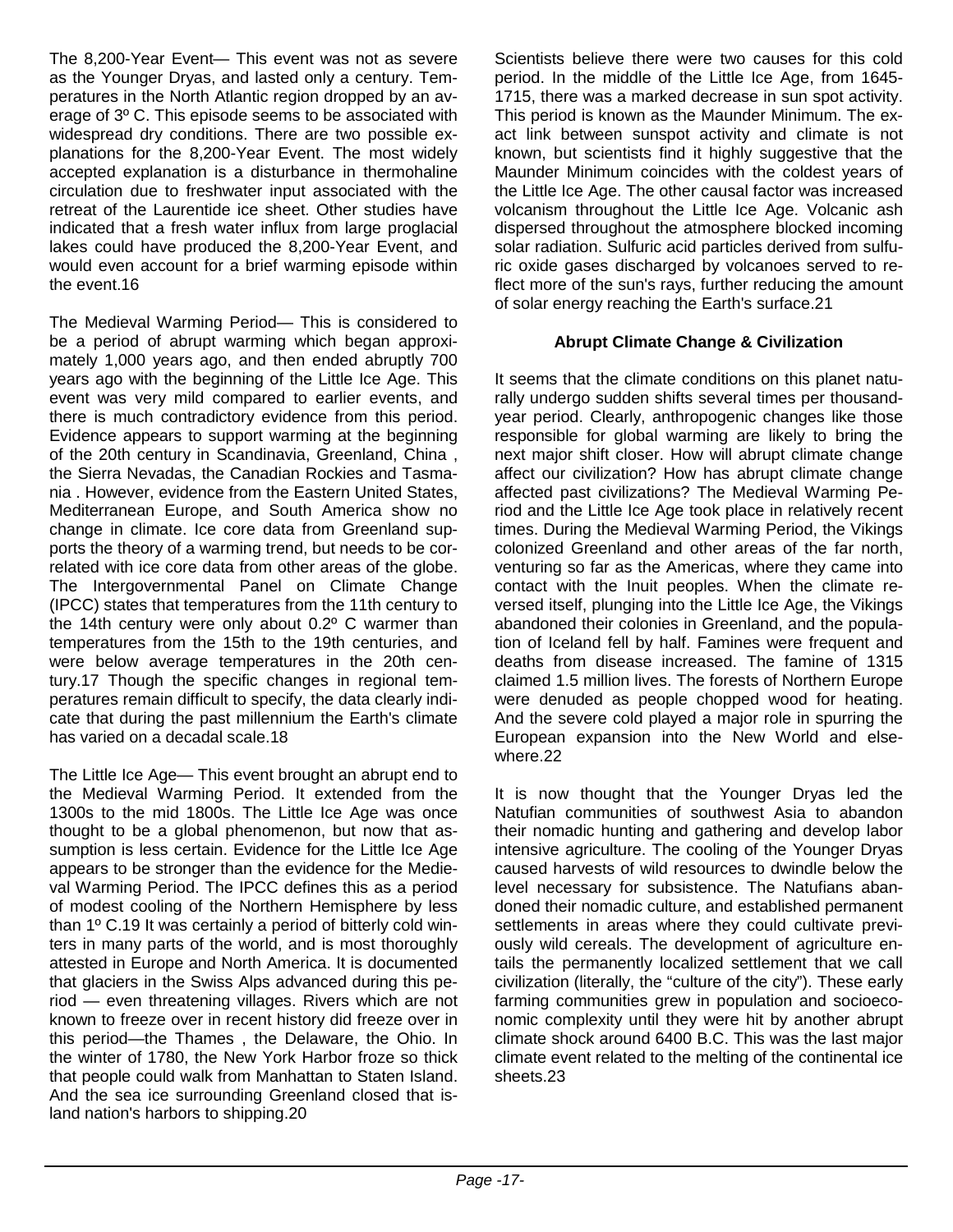In the Middle East, a 200-year drought is blamed for the abandonment of early agricultural settlements in the Levant and Mesopotamia. The return of a wetter climate in Mesopotamia led to the occupation and development of the Tigris-Euphrates river plain. The collapse of the Late Uruk urban society of southern Mesopotamia may be related to a severe drought which lasted less than 200 years. Such a drought is hinted at in the paleoclimatic record.24

The Akkadian Empire of Mesopotamia, the Old Kingdom civilization of Egypt, the Harappan 3B civilization of the Indus valley and the Early Bronze Age civilizations of Palestine, Greece and Crete were all abruptly terminated by 2200 B.C. due to catastrophic drought and cooling. Paleoclimatic evidence shows that rainfall was reduced by 30%, leading to failing agricultural production from the Aegean to the Indus.25

Abrupt climate change also correlates to societal collapses in the Americas. Prolonged drought and severe flooding coincide with the collapse of the Moche civilization in northern coastal Peru. Similarly, the collapse 400 years later of the Tiwanaku civilization of the Central Andes correlates with a period of prolonged drought. The collapse of the Classic Mayans in the 9 th century A.D. coincides with the most severe and lengthy drought of that millennium. And in North America, three decades of severe drought and colder temperatures spelled the downfall of the Anasazi culture in the 13th century.26

Modern civilization, with its technological ingenuity, may be more capable of withstanding an abrupt climate change event than were these ancient civilizations. However, if abrupt climate change happens at a time when modern civilization is already suffering from resource depletion — particularly the depletion of its hydrocarbon energy base — the effect of such a double impact upon our civilization could be very grave indeed. In the past, when abrupt climate change rendered one area uninhabitable, people could migrate to another area. In today's world, that is no longer possible.

#### **Weakening of the North Atlantic Current**

As this article was being written, NASA issued a bulletin reporting that satellite records reveal that North Atlantic circulation system weakened considerably in the 1990s from what it was in the 1970s and 1980s. Considering how essential this area is to the ocean conveyer — and consequently to the climate — this evidence of weakening is extremely important. This current, known as the sub polar gyre, is tied in with the NAO as well as the ocean conveyer.27



*The pathways associated with the transformation of warm subtropical waters into colder subpolar and polar waters in the northern North Atlantic. Along the subpolar gyre pathway the red to yellow transition indicates the cooling to Labrador Sea Water, which flows back to the subtropical gyre in the west as an intermediate depth current (yellow). In the Norwegian and Greenland Seas the red to blue/purple transitions indicate the transformation to a variety of colder waters that spill southwards across the shallow ridge system connecting northern Europe, Iceland, Greenland, and northern North America. These overflows form up into a deep current also flowing back to the subtropics (purple), but beneath the Labrador Sea Water. The green pathway also indicates cold waters—but so influenced by continental runnoff as to remain light and near the sea surface on the continental shelf.* 

*—Map and caption taken from NASA press release* 

**Satellites record weakening North Atlantic Current**  http://www.gsfc.nasa.gov/topstory/2004/0415gyre.html

Researchers believe the cause of this slowing is a reduction in the temperature differential between water from the Labrador Sea and waters from the Atlantic. Labrador Sea waters in the core of the gyre appear to have warmed during the 1990s, reducing the contrast with waters from warmer southern latitudes.28 This temperature differential is a major part of the driving force for ocean circulation.

Researchers point out that this is a signal of large climate variability in higher latitudes. Sirpa Hakkinen, lead author of the report and a researcher at NASA's Goddard Space Flight Center, has said, "If the trend continues, it could indicate reorganization of the ocean climate system, perhaps with changes in the whole climate system, but we need another good 5 to 10 years to say something like that is happening."29

To be Continued…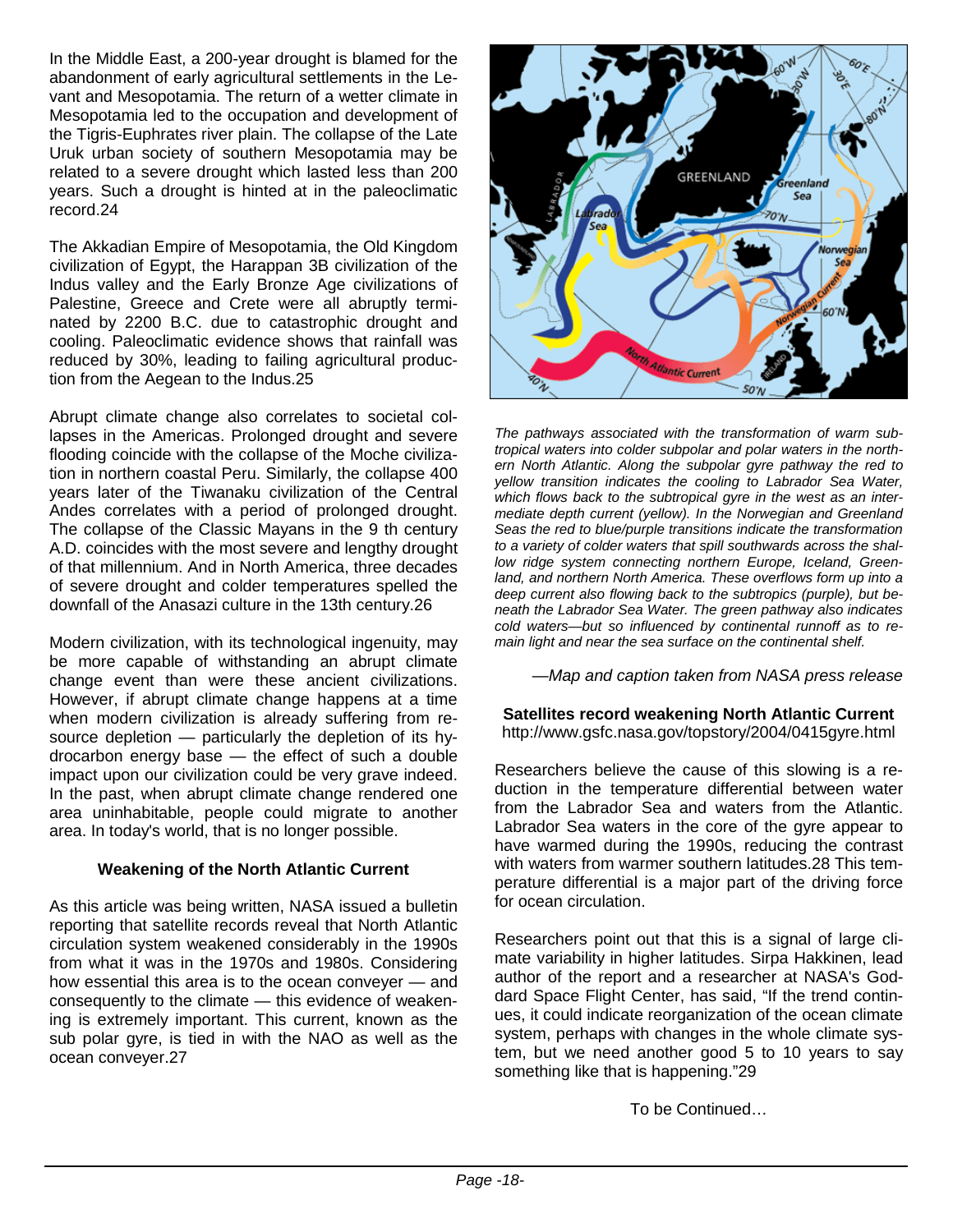#### **EXCERPTED ENDNOTES**

1) **Climate Change 2001**, The Intergovernmental Panel on Climate Change. Cambridge University Press, 2001. http:// www.grida.no/climate/ipcc\_tar/

2) **The Ocean's Role in Climate**, Schmitt, W. Raymond. Woods Hole Oceanographic Institute. Testimony to the Senate Committee on Commerce, Science, and Transportation, 7/18/2000. http://www.whoi.edu/institutes/occi/ currenttopics/abruptclimate\_schmitt\_testim

3) Ibid.

4) Ibid.

5) **Chaos: making a new science**, Gleick, James. Viking Press, 1987.

6) Op. Cit. See note 2.

7) **Abrupt Climate Change; should we be worried?** Woods Hole Oceanographic Institution. Prepared for a panel on abrupt climate change at the World Economic Forum. 1/27/2003 . http://www.whoi.edu/institutes/occi/ hottopics\_climatechange.html

8) Ibid.

9) Ibid.

10) Ibid.

11) Op. Cit. See note 2.

12) **Rapid freshening of the deep North Atlantic Ocean over the past four decades**, Dickson, Bob, et al. Nature, vol. 416; April 25th, 2002.

13) Ibid.

14) **Decreasing overflow from the Nordic Seas into the Atlantic Ocean through the Faroe Bank Channel since 1950**, Hansen, B, et al. Nature, vol. 411; June 21st, 2001.

15) **The Two-Mile Time Machine**, Richard B. Alley. Princeton University Press, 2000 (reprint edition 2002).

16) **Structure of the 8200-year cold event revealed by a speleothem trace element record**, Baldini, J.U.L., McDermott, F., Fairchild, I.J. Science 296: 2203-2206; 2002.

17) **Climate Change 2001**. The Intergovernmental Panel on Climate Change. Cambridge University Press, 2001. http://www.grida.no/climate/ipcc\_tar/

18) **Was there a Medieval Warm Period?** Hughes, M.K., & Diaz, H.F. Climatic Change, Vol. 26, p. 109-142, March 1994.

19) Op. Cit. See note 17.

#### 20) **The Little Ice Age: How Climate made History 1300- 1850**, Fagan, Brian. Basic Books, 2000.

21) Volcanic dust, sunspots, and temperature trends, Schneider, S. H., and C. Mass. Science, 190:741-746; 1975.

22) Op. Cit. See note 20.

23) **What Drives Societal Collapse?** Weiss, Harvey & Bradley, Raymond S. Science, 291: 609-610; 2001.

24) Ibid.

25) Ibid.

26) Ibid.

27) **Satellites Record Weakening North Atlantic Current**. NASA, Goddard Space Flight Center press release. April 15th, 2004. http://www.gsfc.nasa.gov/ topstory/2004/0415gyre.html

28) **Decline of Subpolar North Atlantic Circulation during the 1990s**, Hakkinan, S. & Rhines, P. Science 2004 0: 10949171-0. http://www.sciencemag.org/cgi/content/ abstract/1094917

29) Op. Cit. See note 27.

## The Writer's Special! (2 brand new books!) The End of the Oil Age



"The End of the Oil Age" by Dale Allen Pfieffer  $($14.24)$ 



**Full Spectrum** Disorder: The Military in the New **American** Century by Stan Goff  $($13.95)$ 



#### Your price for both books: only \$25.00 (you save over 10%)

Feel free to order online at: www.FromTheWilderness.com or call toll free: 866-222-7693.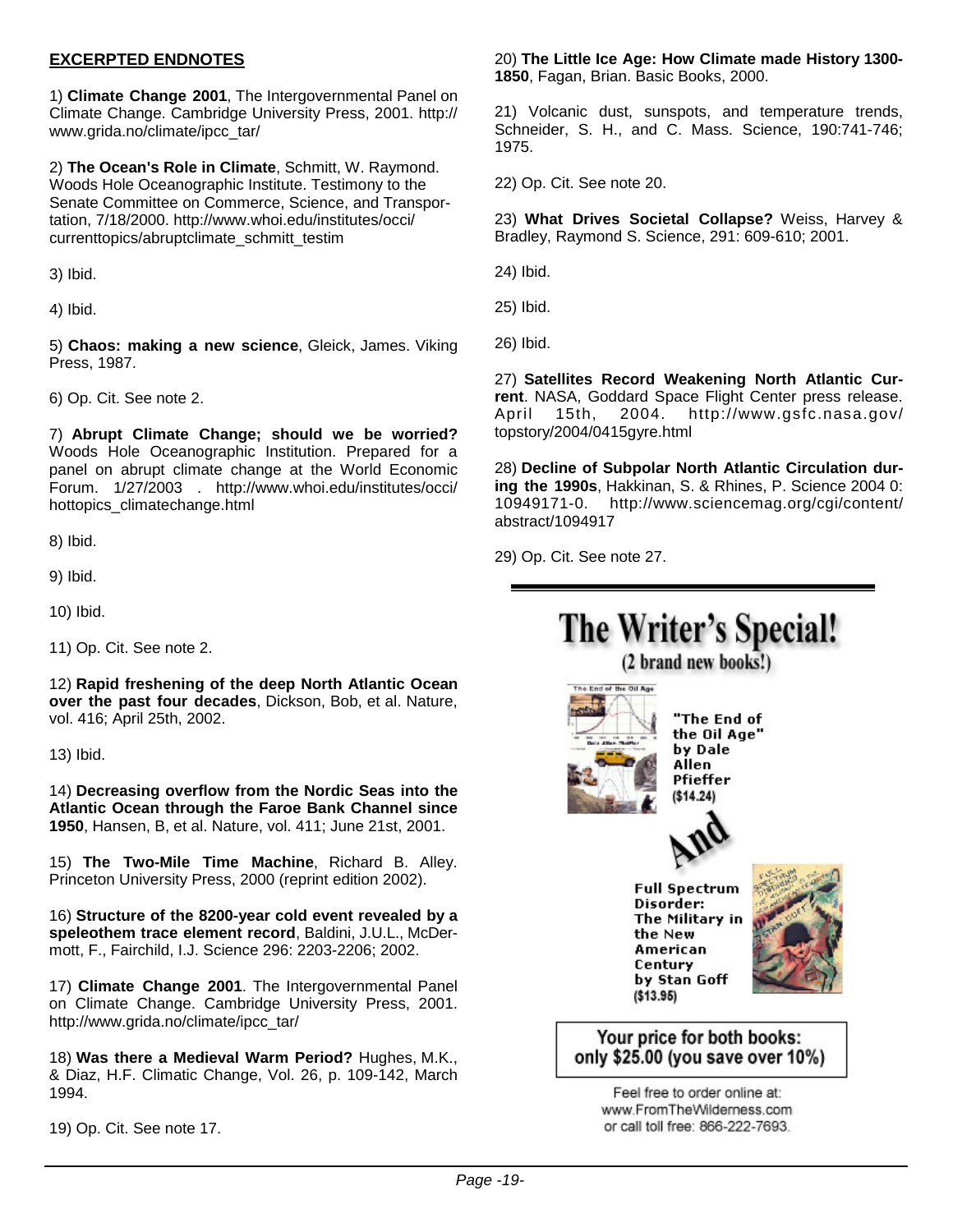# **TOWARD THE PETRO-APOCALYPSE**

### **By Yves Cochet**

#### **Le Monde (Paris) March 31, 2004 http://www.lemonde.fr/web/article/0,1-0@2-3232,36-359335,0.html**

In a few years, the global production of conventional oil will fall, while the global demand continues to rise. The resulting shock of this structural oil famine is inevitable, so great are the dependency of our economies on cheap oil and, related to the first, our inability to wean ourselves from this dependency in a short period of time.

We can hope to soften the shock, but only if its imminence immediately becomes the unique reference point for a general mobilization of our societies, with, as a consequence, drastic consequences in every sector. The alternative is chaos. This prospect is based on the work of the American geologist King Hubbert, who predicted in 1956 the peak in US domestic production of oil in 1970. This occurred exactly as predicted.

Transposing Hubbert's approach today to other countries has given similar predictive results: at present, the production of every giant oilfield -- and only the giant ones matter -- is in decline, except in the "black triangle" of Iraq-Iran-Saudi Arabia.

The Hubbert's peak of the oil-producing Middle East should be reached around 2010, depending on the more or less rapid recovery of full Iraqi production and the growth rate of demand in China.

The sectors most affected by the steady rise in the price of crude oil will be, first, aviation and intensive agriculture, since the price of jet fuel for one, and of nitrogenous fertilizer as well as diesel fuel for the other, are directly linked to the price of crude oil.

This will occur unless stabilizing policies are used -- for a time and in some other sectors -- to lower taxes on oil as prices rise.

But afterwards ground transport, tourism, the petrochemical industry, and the automotive industry will feel the depressive effects of a reduction in the quantity of oil (depletion). To what extent will this situation lead to a general recession?

No one knows, but the blindness of politicians and the usual panicked overreaction of markets allows us to fear the worst.

This unavoidable prophecy is being universally ignored, denied, or underestimated. Rare are those who realize exactly how close and how great is its advent. Michael Meacher, formerly UK minister of the environment (1997-2003), wrote recently in the Financial Times that unless there is a general awakening and decisions at the planetary scale to bring radical change in the domain of energy, "civilization will confront the most acute and no doubt most violent upheaval in recent history."

If, in spite of everything, we want to maintain a bit of humanity in life on Earth in the 2010s, we ought, as the geologist Colin Campbell has suggested, to call on the United Nations to agree immediately on the following: to guarantee that poor countries will still be able to import a little oil; to forbid oil profiteering; to encourage saving energy; to promote renewable sources of energy. In order to attain these objectives, this universal agreement should impose the following measures: every State must regulate oil imports and exports; no oil-exporting country may produce more oil than its annual depletion, scientifically calculated, allows; every State must reduce its oil imports to an agreed-upon global depletion rate.

This necessary priority granted to physical econometrics will not suit economists and politicians, especially in America. No government of the United States has ever accepted questioning the American way of life. Since the first oil shock of 1973-1974,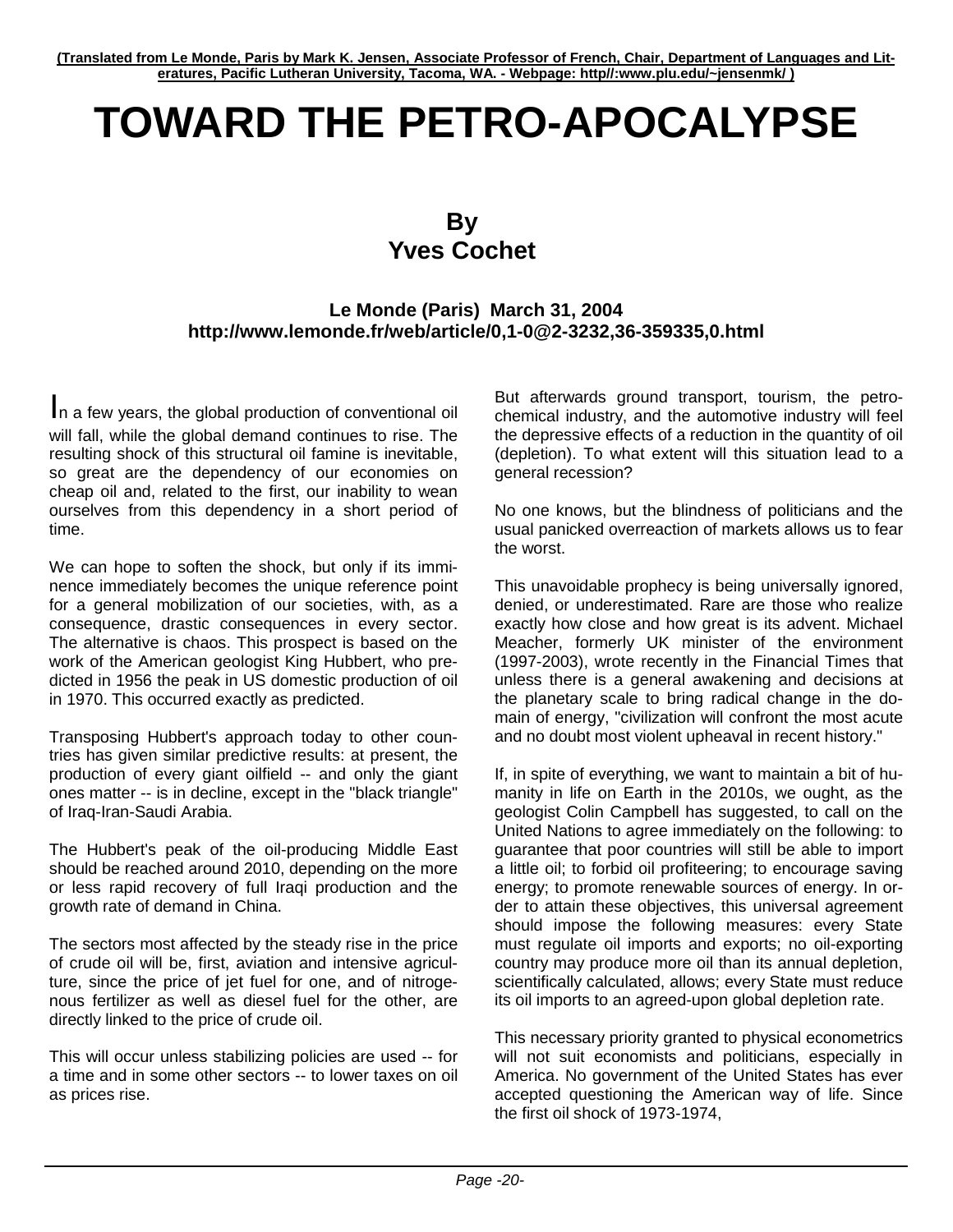every American military intervention can be analyzed in the light of the fear of running short of cheap oil. It was, moreover, the American production peak in 1970 that enabled OPEC to seize the occasion and cause the first shock, which coincided with the Yom Kippur War. Countries in the West then attempted to regain control and conjure away the specter of shortage, less through energy sobriety than by means of opening oilfields in Alaska and the North Sea. In 1979, the Iranian revolution and the second oil shock once again allowed OPEC to regain preeminence, as Western economies paid dearly for their thirst for oil through the recession of subsequent years.

At the beginning of the 1980s, the financing and arming of Saddam Hussein to fight Iran was part of the American reconquest of the price and flow of oil, as was the cooperation obtained from King Fahd of Saudi Arabia to increase crude oil exports to the West. That allowed the oil price crash of 1986, a return of Western growth through unlimited oil abundance, the extension of the thirst for energy up to the Iraq wars (1991, 2003) no matter how many died from them (100,000? 300,000?), no matter how much they cost (\$100 billion? \$300 billion?), by no matter what means (annual Dept. of Defense budget: \$400 billion).

During these same last fifteen years, the multiple conflicts in the Balkans had their source and their resolution in the American desire to keep Russia away from the oil transport routes from the Black Sea and the Caspian to the ports on the Adriatic, by way of Bulgaria, Macedonia, and Albania. Oil geopolitics authorizes any pact with Islamist devils, from central Asia to Bosnia, and all the cynical connivances with terrorists, right up to Tony Blair's recent trip to Libya to allow Shell to bring its volume of reserves in return for several hundred million dollars.

The present American Greater Middle East Initiative is dressed up in humanitarian and democratic considerations, but it is nothing but an attempt to get control once and for all of every source of oil in the region.

More than thirty years of worrying about oil has not opened the eyes of American and European leaders concerning the energy crisis that is looming just before us. Despite what René Dumont and the ecologists were saying from the 1974 presidential campaign on, the governments of industrialized countries have continued and continue to believe in almost inexhaustible cheap oil - to the detriment of the climate and human health, both perturbed by greenhouse gas emissions -- instead of organizing a reduction in their economies' reliance on hydrocarbons.

However, the oil shock that promises to strike before the end of the decade is not like the ones that preceded it.

What is at stake this time is not geopolitical, but geological. In 1973 and 1979, the shortage had a political origin in OPEC's decision. Then the supply was restored.

Today, it is the wells themselves that are declining. Even if the United States succeeded in imposing its hegemony on all the oilfields in the world (outside of Russia), their army and their technology will not be able to prevail against the coming depletion of conventional oil. In any case, there is not enough time to replace a fluid so cheap to produce, so rich in energy, so easy to use, store, and transport, with so many uses (domestic, industrial, fuel, raw material...), in order to reinvest \$100 billion in another source of abundance that doesn't exist.

Natural gas? It does not have the just-named qualities of oil and will reach its global production peak in around 2020 -- about ten years after the other peak. The only viable path is immediate oil sobriety organized through an international agreement along the lines I have sketched out above, authorizing a prompt weaning from our addiction to black gold.

Without waiting for this delicate international agreement, our new regional elected officials and our soon-to-beelected European representatives should set for themselves as a top priority the local realization of these objectives by organizing, on their own territory, an oil shrinkage. Otherwise, rationing will come from the market through the coming rise in oil prices, and then be propagated by inflation, with the shock reaching every sector. Since the price will soon reach \$100 a barrel, this will no longer be a simple oil shock -- it will be the end of the world as we know it.

 $\overline{\phantom{a}}$ 

<sup>--</sup>Yves Cochet (Green) represents Paris in the National Assembly, and is former land and environment minister (ministre du territoire et de l'environnement).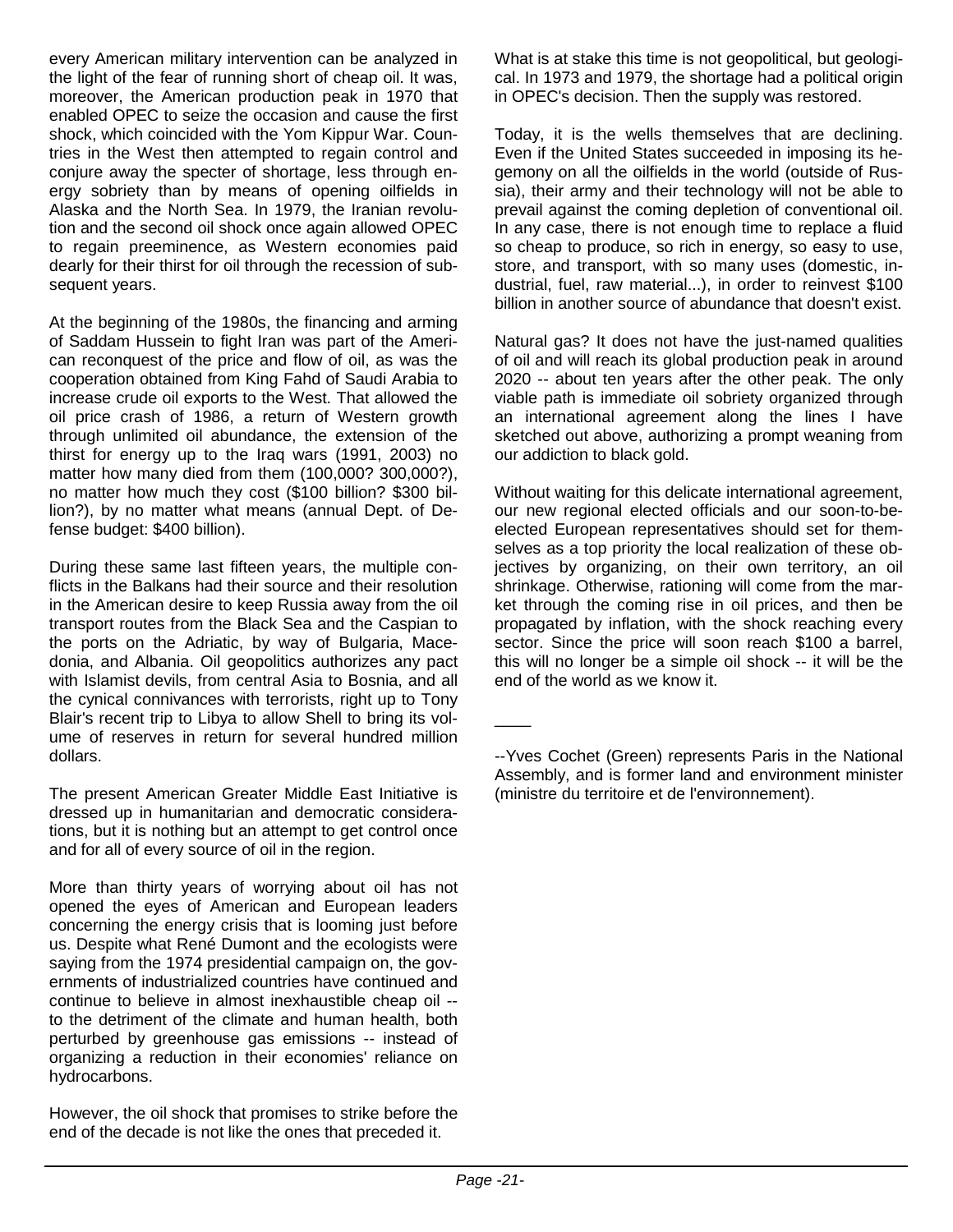#### *(Hearts and Minds — Cont'd from page 1)*

Part of this personnel conservation program was the Rumsfeld sequence-theory of warfare. Pick off one major target at a time, focusing the trimmed-down force on that single point, then once a military reduction is accomplished, move along to the next one. In the grand plan, this was to be Afghanistan, Iraq, then choose your flavor of the week: Venezuela, Syria, Iran, etc. Oil matters a lot in this equation, so if you're sitting on oil, or have the misfortune of sitting between the oil and a major port, you fall into the Oh-shit! category.

Since the outcome of this theory has been so dismal for the Bush administration, they are electing to employ the exact same theory on a much smaller scale… Fallujah and Najaf. Once they've been reduced to Jenins, they can move on to bigger and better things.

The problem is - and I keep pointing this out with the absolute confidence that no one in the administration will ever pay attention or act on this dull but accurate little insight military success is not determined through battlefield outcomes, but politically. If you don't get this, then you're always taken back to the old body-count formula.

Robert McNamara, are you in the house?

Duh, you might say. But the Bush administration is still hell-bent on substituting a military solution for a political one, in large part because there never was a political solution to begin with.

The current US defeat in Fallujah, and to some degree in Najaf as well, is not anecdotal… a defeat embedded in an amalgamation of success. It is systemic, and it was already in the cards the minute Dick Cheney, his presidential pet rock, and the military-petroleum complex began scheming about the occupation of Iraq.

Colin Powell warned them, but these folks don't listen to their house Negroes, even if the house Negroes are about three times smarter than Massah Dick. Sorry Colin, but you know it's true. Otherwise you wouldn't keep rolling over for those twits.

While the United States Armed Forces enjoy unrivaled technological war superiority, that superiority is threedimensional in a five dimensional world. Range and lethality are the stuff of conventional military doctrine, and that doctrine is aimed at the imposition of one state's will upon another. Repeated warnings from fellowimperialists that the invasion of Iraq might result in a stateless battlefield were ignored, and now the fourth and fifth dimensions are culture and regional politics. The Cheney-Rumsfeld clique really and honestly believed that military superiority could swallow these realities whole and digest them.

Now one of the most committed imperialists in the world, currency-predator George Soros, is spending big bucks out of his own considerable pockets to defeat Bush before the neo-cons send late imperialism into a terminal tailspin.

The revenge assault on Fallujah that took hundreds of civilian lives (every Iraqi who now dies at the hands of US troops is called an "insurgent") was met with fierce resistance that stalled the entire operation. The socalled truce was nothing more than a lull in the fighting, and if anyone cares to note the demands for resolution of the "stand-off," they include all combatants turning in their weapons and submitting themselves to a kangaroo court. This is a demand that is constructed explicitly to be rejected - in other words, no offer at all. The US is trying to figure out how to finish what they started, the "pacification" of Fallujah… and now Najaf.

While the US media obediently parrots the CENTCOM claims that firefights in and around Fallujah are Iraqi violations of the cease-fire, independent journalists are reporting that the Marines are still boring away at Fallujah,

under cover of the cease-fire story, and that these appear to be unsuccessful offensive operations.

The fact is firepower is mere force. It has to be tactically focused to be effective. In a conventional war, the determination of focus is made from battlefield intelligence: size, composition, disposition, strength, and morale of enemy forces. If these variables can't be determined, it is the tactical equivalent of blindness. An immensely strong opponent that is blind can be extremely destructive and dangerous because this opponent lashes out everywhere. But this opponent can be outmaneuvered by a smaller, more agile, sighted adversary.

In Iraq, almost 80% of the population is urban and over 60% of the population is now estimated to be 20-yearsold or younger. This massive expansion of urban youth created the conditions for the multi-focal urban insurgency that has now all but neutralized any US military doctrine. The State, always the principal target of conventional warfare, is dissolved now in Iraq. In the wake of the longstanding Iran-Iraq conflict, facilitated behind the scenes by Western provocateurs, weapons proliferated with the fecundity of Mesopotamian dates. Now resistance is ubiquitous, and it's bristling with those weapons.

The ham-fisted tactics that sparked the Shia rebellion, now focused in Najaf but closely watched by 60% of Iraqis, have overwhelmed the ability of the Coalition Provisional Authority (CPA) to concoct responses. The CPA understands neither Iraqi society nor the resistance.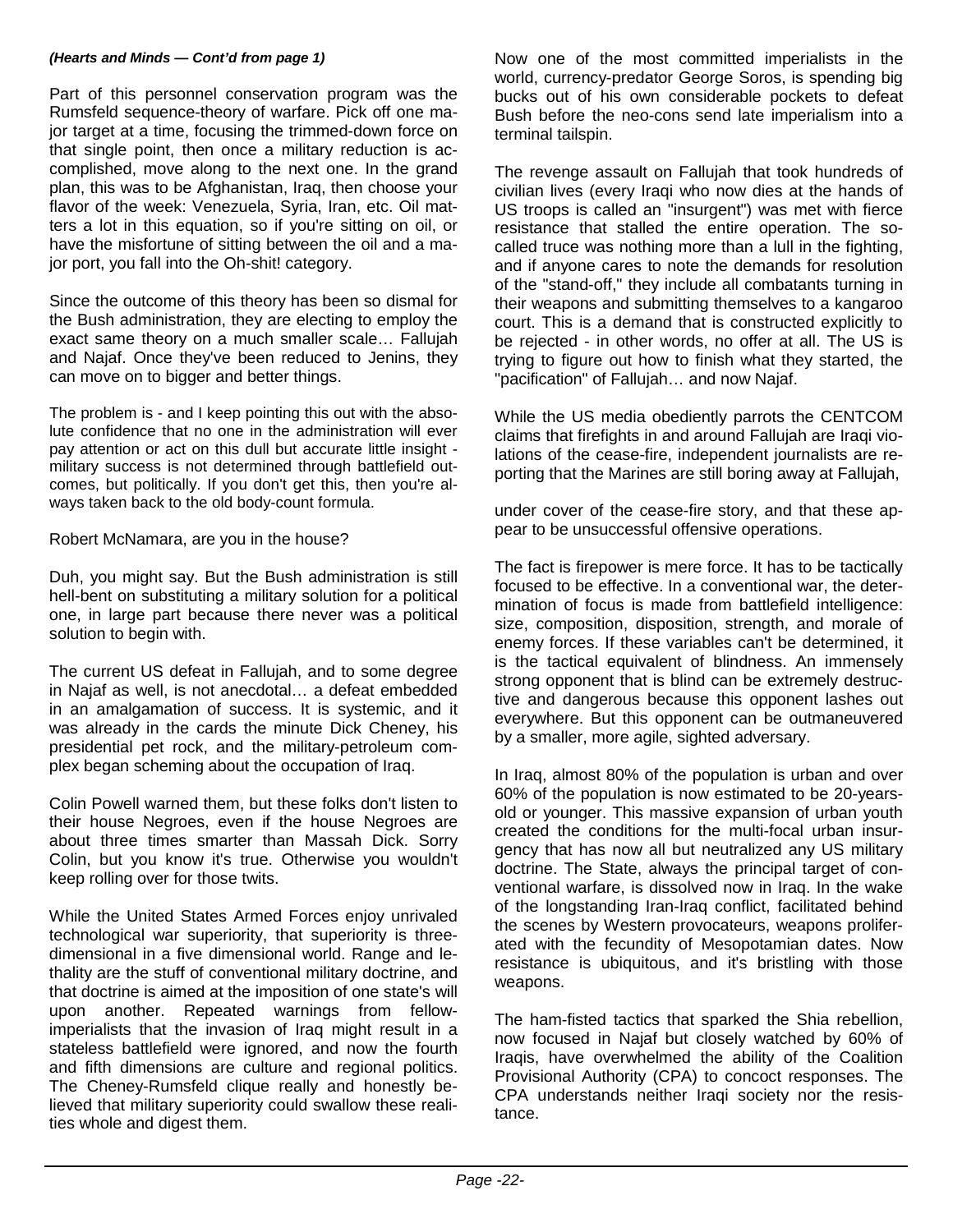The insurgent attacks on collaborators have effectively closed the only window that US military intelligence had. The CPA is now a blind flailing giant.

On April 26th, at yet another small-mammal CENTCOM briefing, Brigadier General Mark Kimmett - who looks like a trained ferret - and Dan Senor, who had the expression of a cornered rat - were sellin' woof tickets to the Iraqi guerrillas, telling them for the tenth consecutive day, give it up right now, or tomorrow we're gonna whup you.

Kimmett actually had the gall to say that the United States Marine Corps was going to ensure that "Fallujah will be put back under Iraqi control," when the Marines are lodged like pop-up targets in the outskirts of Fallujah precisely because it is under Iraqi control.

But it's not a form of control for which any effective US military doctrine exists. It is a social and political organization first, and one that counterposes a synthesis of pre-modernity, modernity, and post-modernity against the "radical technological optimism" of Donald Rumsfeld's military.

Iraqi resistance is in the neighborhood. It is taskorganized through kinship and circumstance. It is culturally organized by the folkways of the rural communities a mere one generation past.

The military structure is not the centralized, bureaucratic structure of either a modern conventional military or a modern political party. It is not hierarchically arranged like a pyramid, but coordinated like a web, and the coordination can now take place via the Fatwa, through which this growing sea of young, urban dispossessed get their basic directives: fight, hold, disappear, stand down. This provides every neighborhood the autonomy (and appropriate creativity) to exercise a tactical agility that no conventional military can match or defeat short of extermination, and which will - paradoxically - combine with higher and higher levels of political unity in response to every imperial crackdown.

As this is written, and Kimmitt has thrown down the gauntlet, Fallujah is already approaching a boil again, and Najaf is preparing for a Battle Royale. In a last ditch attempt to have their cake and eat it too, the Ba'athists were invited by the CPA back into the government even as Unocal employee and President of Kabul, Hamid Karzai, is inviting the Taliban back into the nonexistent Afghan government - and Ahmed Chalabi, Dick Cheney's Iraqi asset is being given his pink slip.

The same Dick Cheney, who is in many respects the architect of the so-called Bush Doctrine,

was filing memos well before 9/11 that pointed out declining domestic oil production alongside a projected jump in American oil consumption from 19.5 million barrels a day to 25.5 mbd in less than 20 years. As Michael Klare pointed out recently in an article entitled US: Procuring the World's Oil, "this 7.5 mbd increment [is] equivalent to the total oil consumed by China and India."

Even with sanctions, the US was importing 5% of its foreign oil from Iraq in 2002, at 566,000 barrels a day. On April 25th, suicide boat bombers - a new tactic were used to blast the Basra oil terminal in southern Iraq, causing a panic in the markets.

Around half the world's proven petroleum reserves are in this region, where the major producing states are US flunkies like the Saudi and Kuwaiti monarchs and their venal families. They are now faced with increasingly urban, increasingly young populations whose restiveness is being fed by the predations of Apartheid Israel. So the US will not only undermine their puppets in Iraq with the upcoming military operations in Najaf and Fallujah, they will endanger their own regional servantautocrats.

At home, there may be good news for this administration on the political front. They will likely be re-elected now so they can finish driving this train over the bluff. John Kerry has transformed himself into a more hawkish than thou war-monger, calling for more troops in Iraq, even as Democrats have taken point in calling for the reinstitution of the draft. A small but significant fraction of the anti-Bush camp that might have held its nose to vote a Democrat if that Democrat would only recall the invasion will now sit this one out or vote Nader.

That's fine with me, as long as we understand that once this deed is done, once we punish the Democrats, we must learn to disobey the Republicans. We can't have our cake and eat it too, either.

Meanwhile, air attacks have already sown multiple plumes of black smoke from the neighborhoods of Fallujah. People are being chewed up by high explosive and high velocity ammunition. Broken bodies and broken minds will stream through Walter Reed. And the boxes with the flags will be coming back to Dover.

This is Rumsfeld's Folly, the crime of an administration, and the shame of us all who will not see.